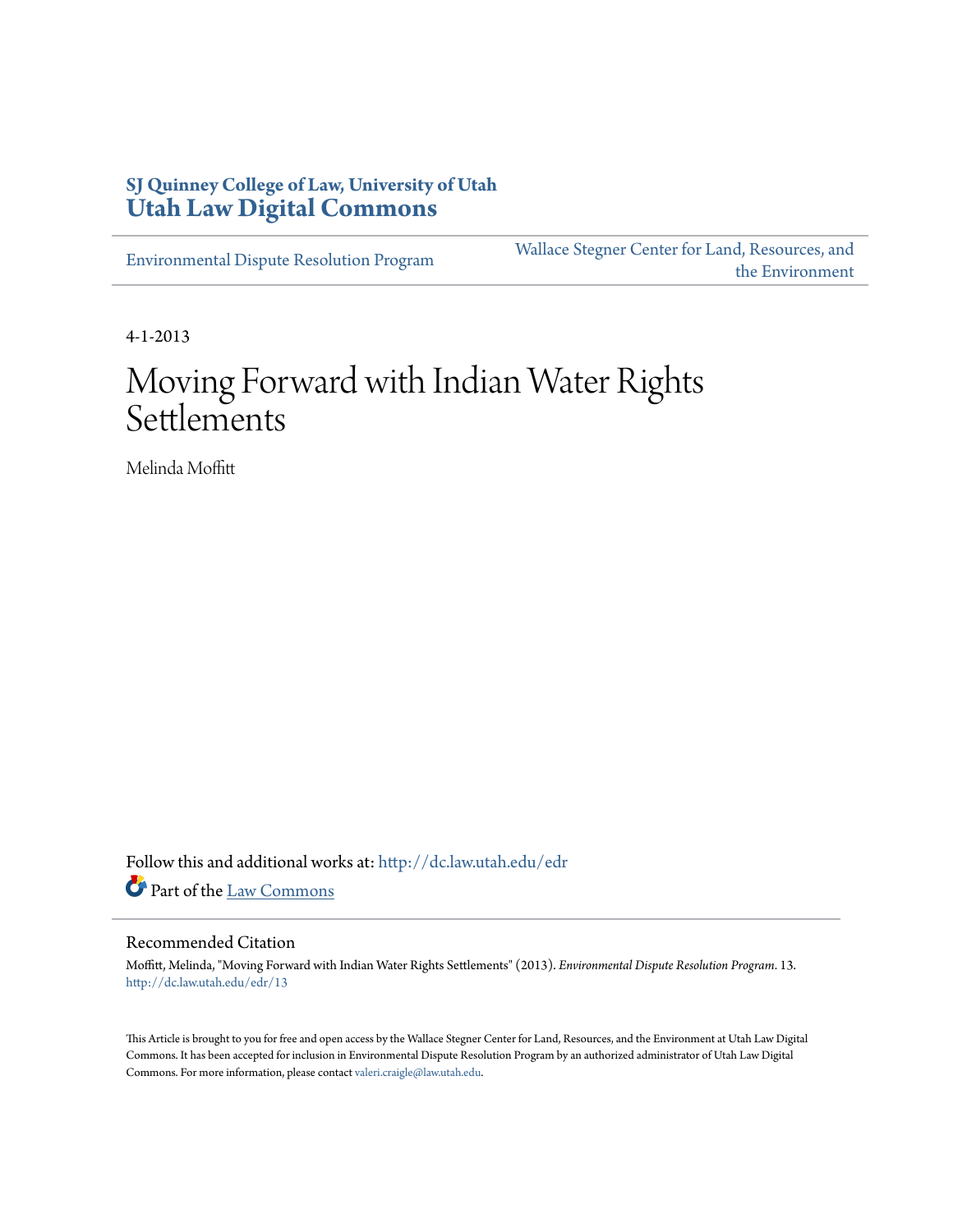# **Student Conflict Assessments**

Students taking *Environmental Conflict Resolution* conduct a conflict assessment based on a student-selected real-life environmental or natural resource conflict. They analyze the nature, source and history of the conflict, identify potential stakeholders and potential issues. If the conflict is, or has been, subject to a dispute resolution process, the student writes a case study identifying best practices and lessons learned, and gives suggestions of what could have been done differently and why (looking back). If the conflict is not currently, and has not been, subject to a dispute resolution process, the student designs a dispute resolution process (looking forward). Some students do a combined case study and future process design.

Students' papers posted on the EDR Program website include an Executive Summary. For case studies (looking back), this highlights the best practices and lessons learned. For dispute resolution process designs (looking forward), this provides a summary of the essential process components. The primary purpose of posting these student assessments is to disseminate the "best practices" and "lessons learned" in each paper.

# **Disclaimers**:

- The assessment reports reflect the student authors' opinions, and do not reflect the views or opinions of the University of Utah, any of its affiliated entities, or any individuals interviewed as part of the assessment.
- Unlike a conflict or situation assessment conducted by a professional third party neutral, the students' work does not include interviews of all stakeholder interests. While every attempt has been made to include the full range of perspectives in the analysis, it is possible that some perspectives have been omitted.
- The assessment reports are posted as they were written by the students and therefore reflect a snapshot-in-time. Facts and perspectives can change; for ongoing conflicts, the reader is encouraged to do additional research to confirm that the situation described in the assessment remains current.
- For questions about factual issues, the reader is encouraged to refer to underlying resource documents.

# **Environmental Dispute Resolution Program**

Wallace Stegner Center for Land, Resources & Environment S.J. Quinney College of Law, University of Utah 332 S. 1400 E, Room 101, Salt Lake City, UT 84112-0730 http://www.law.utah.edu/projects/edr/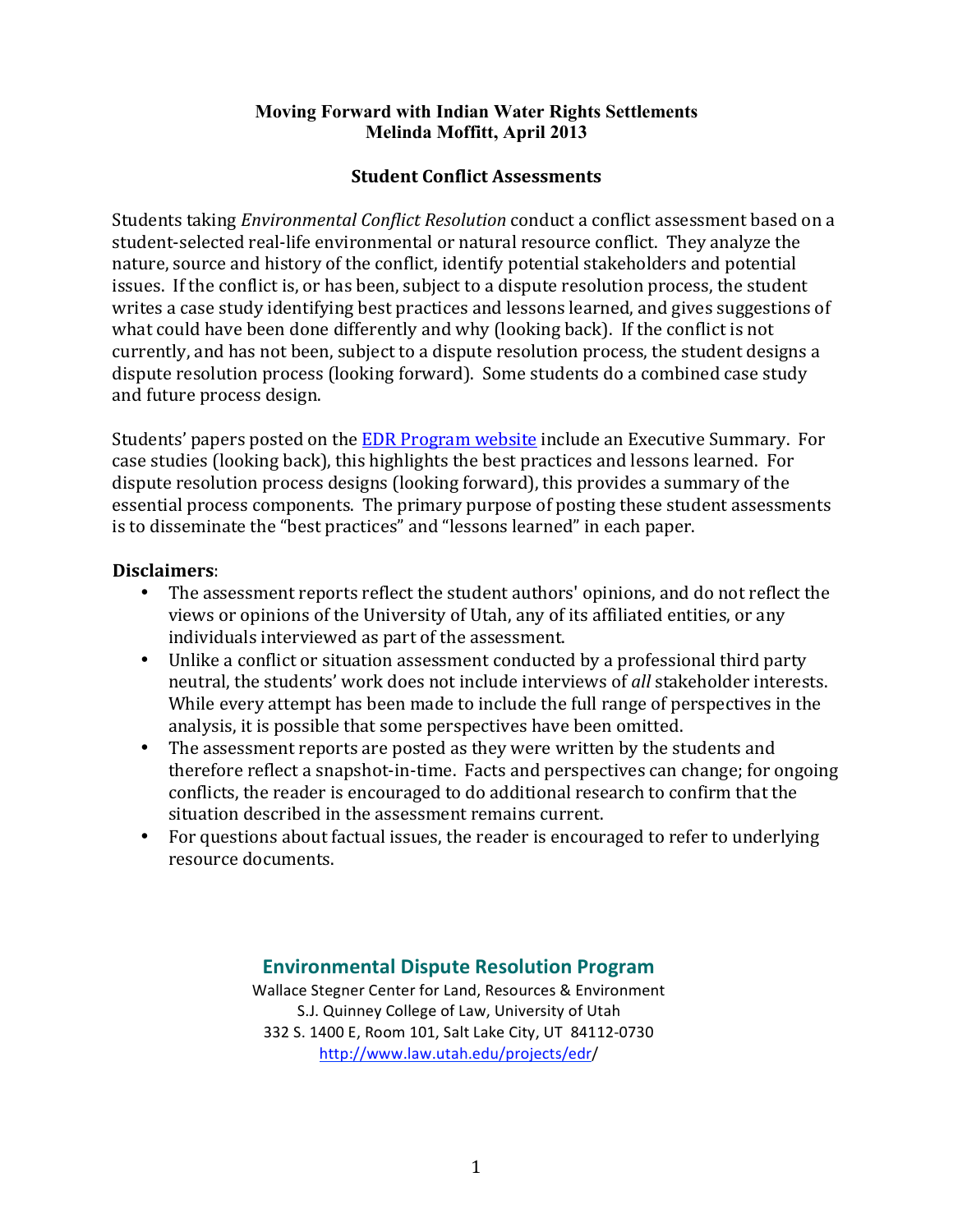# **Moving Forward with Indian Water Rights Settlements**

By Melinda Moffitt $<sup>1</sup>$ </sup>

# **I. Introduction**

The history of Indian tribes is intrinsically linked to the history of water and water rights in this country. Life and the vitality of Indian tribes have been and always will be dependent on having an adequate supply of water. One scholar eloquently described the interrelationship of tribes and water in the following excerpt:

Water remains the most vitally important resource of nearly all Indian tribes. It is the touchstone of Native American cultures, linking today's and tomorrow's Indians with their early fellow tribesmen who drank, fished, and drew irrigation water from the same waterways. . . . When tribes were confined to reservations, water became vital to their survival there. Some were no longer able to roam and hunt over vast areas, others were restricted in their traditional fishing opportunities. They had to make the most of reservations where much of the land was barren and dry, and where water for fishing or crop irrigation was scarce. It is clear that for centuries Indians have had their essential needs sustained by the waters available to them. And it is also clear that the future of Indian reservations as permanent homelands depends on water. Indian economic survival today depends on having enough water for irrigation, industry, and domestic use; on having water clean enough to sustain fisheries and spiritual needs; and, indeed, on having the ability to sell water to non-Indians for off-reservation uses $<sup>2</sup>$ </sup>

It is clear that for tribes to survive and ultimately thrive they need water, and they need to have

control over their water rights. The same was true for settlers who came to the West. Everyone

depended on this scarce resource for survival. Water has always been a commodity creating

significant conflict between users, and "[i]f any lesson emerges from the water wars of the West,

<sup>&</sup>lt;sup>1</sup> Melinda Moffitt, J.D. 2013, The University of Utah College of Law; B.S. 2000, Utah State University. Melinda currently works for the Bureau of Land Management, California State Office (as of May 2015).

<sup>&</sup>lt;sup>2</sup> David H. Getches, Management and Marketing of Indian Water: From Conflict to Pragmatism, 58 U. Colo. L. Rev. 515, 515–16 (1988).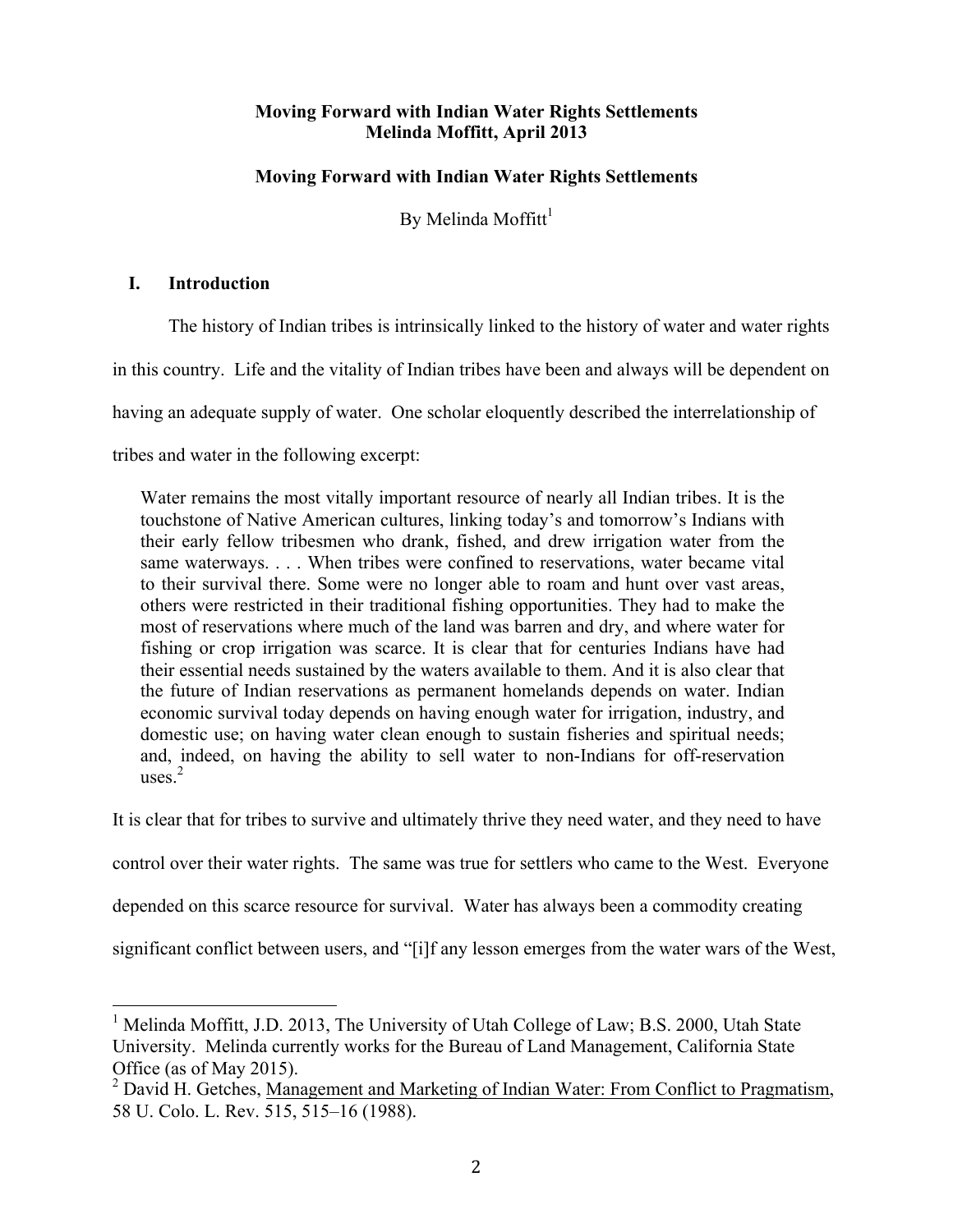it is that ignoring Indian water rights only ensures and escalates conflict."<sup>3</sup> Not all conflicts will be avoided by recognizing and accounting for Indian water rights, but it can bring greater certainty and benefits to both tribes and other users dependent on these water supplies.<sup>4</sup>

Because tribes need water to exist, under the system of Anglo American law, this means that they need water rights, and they need to be able to use their water rights to ensure tribal selfsufficiency and economic growth in the modern world. Despite court recognition of tribal water rights, negotiated settlements have proven to be the best way for tribes to receive "wet" water rights.<sup>5</sup> This paper explores the history of Indian reserved water rights, a current Indian water rights settlement, and how to best proceed with Indian water rights settlements in the future.

#### **II. History of Indian Reserved Water Rights**

The Supreme Court first recognized Indian reserved water rights in *Winters v. United States* in 1908.<sup>6</sup> *Winters* involved a dispute over waters of the Milk River in Montana.<sup>7</sup> The tribes and non-Indian users both claimed to have superior rights to use of the water. $8$  The Supreme Court ruled in favor of the tribes on the theory that the agreement with the tribes, creating the Fort Belknap Reservation, "was intended to reserve water to fulfill the agricultural purposes set out in the ratified agreement and to provide 'permanent homes' for the Indians on

<sup>&</sup>lt;sup>3</sup> Judith V. Royster, A Primer on Indian Water Rights: More Questions Than Answers, 30 Tulsa L.J. 61, 62 (1994).

 $4$  Id.

 $5 \frac{\text{W}}{\text{W}}$ et" water rights refer to water that can actually be used, as opposed to "paper" water rights which refer to legal rights decreed by a court but not guaranteed to actually deliver water. <sup>6</sup> Robert T. Anderson, Indian Water Rights and the Federal Trust Responsibility, 46 Nat. Resources J. 399, 399 (2006).

 $^7$  Winters v. U. S., 207 U.S. 564, 565 (1908).

 $8$  Id. at 565–69.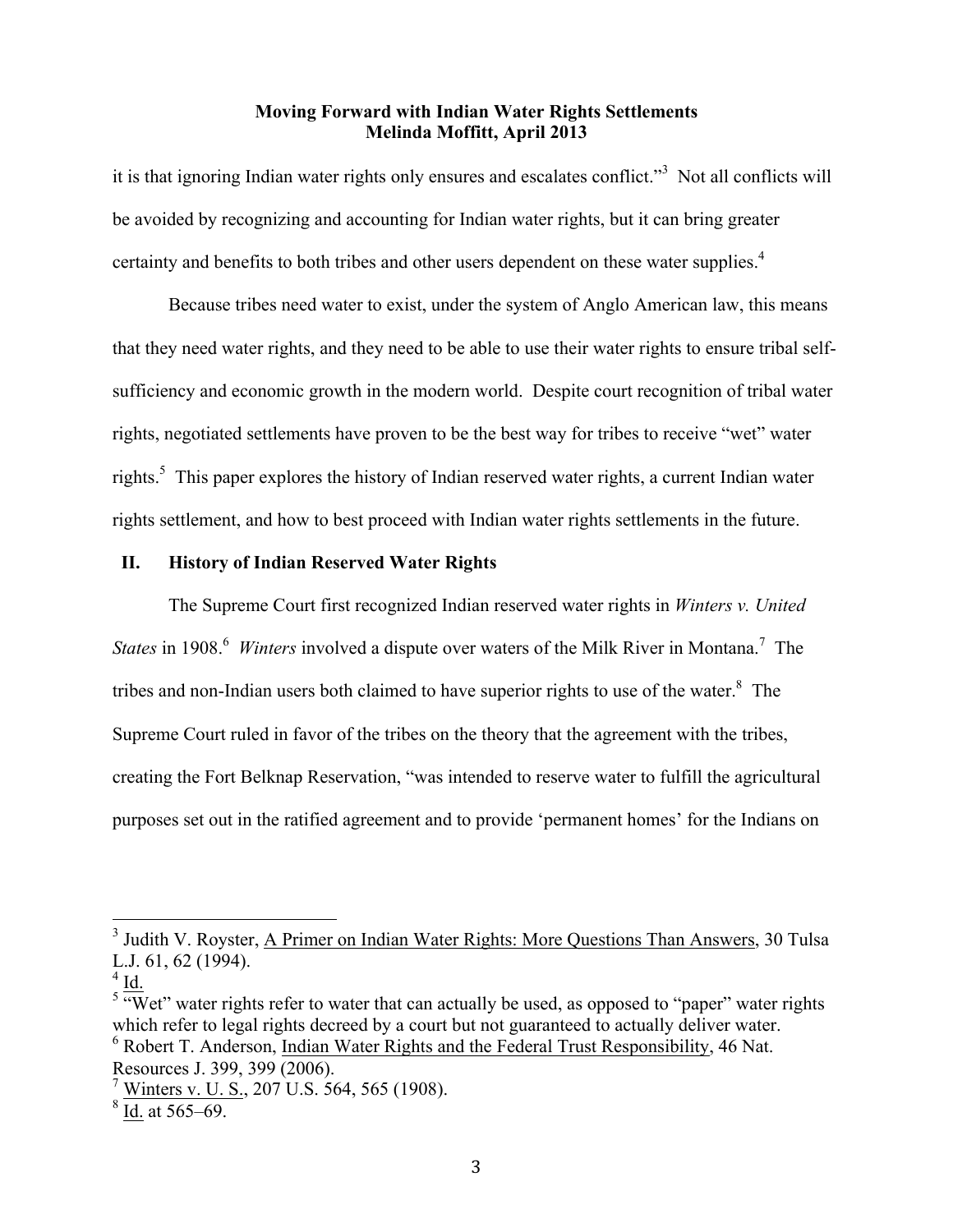the various reservations."<sup>9</sup> The Court found it significant that in construction of the agreement between the tribes and the United States, the designated reservation was:

part of a very much larger tract which the Indians had the right to occupy and use, and which was adequate for the habits and wants of a nomadic and uncivilized people. It was the policy of the government, it was the desire of the Indians, to change those habits and to become a pastoral and civilized people. If they should become such, the original tract was too extensive; but a smaller tract would be inadequate without a change of conditions. The lands were arid, and, without irrigation, were practically valueless. And yet, it is contended, the means of irrigation were deliberately given up by the Indians and deliberately accepted by the government. $10$ 

Thus, when creating the reservation, the United States and the Indians intended to reserve the waters of the Milk River to fulfill the purposes of the reservation.<sup>11</sup> This reserved water right differs from water rights under state prior appropriation systems because it does not depend on the tribe actually using the water and is not subject to state law doctrines of forfeiture for nonuse.12 The generally accepted priority date of a reserved water right under the *Winters* doctrine is the date the reservation was established. $^{13}$ 

The *Winters* case did not determine the full quantity of water reserved for the Indians, and the question remained open for many years.<sup>14</sup> By the middle of the twentieth century it was clear that reserved water rights for Indians included sufficient water for irrigation purposes and that the amount of water would increase as the tribe's needs increased.15 Because this increase

 $<sup>9</sup>$  Anderson, supra note 6, at 410.</sup>

<sup>&</sup>lt;sup>10</sup> Winters, 207 U.S. at 576.

 $^{11}$  Id. at 576–77.

 $12 \overline{\text{Anderson}}$ , supra note 6, at 414.

 $^{13}$  Id. at 412.

 $14$  Id. at 414.

<sup>&</sup>lt;sup>15</sup> Id. at 416; see also US v. Ahtanum Irrigation District,  $236$  F.2d  $321$ ,  $327$  (9th Cir. 1956) ("[T]he paramount right of the Indians to the waters of Ahtanum Creek was not limited to the use of the Indians at any given date but this right extended to the ultimate needs of the Indians as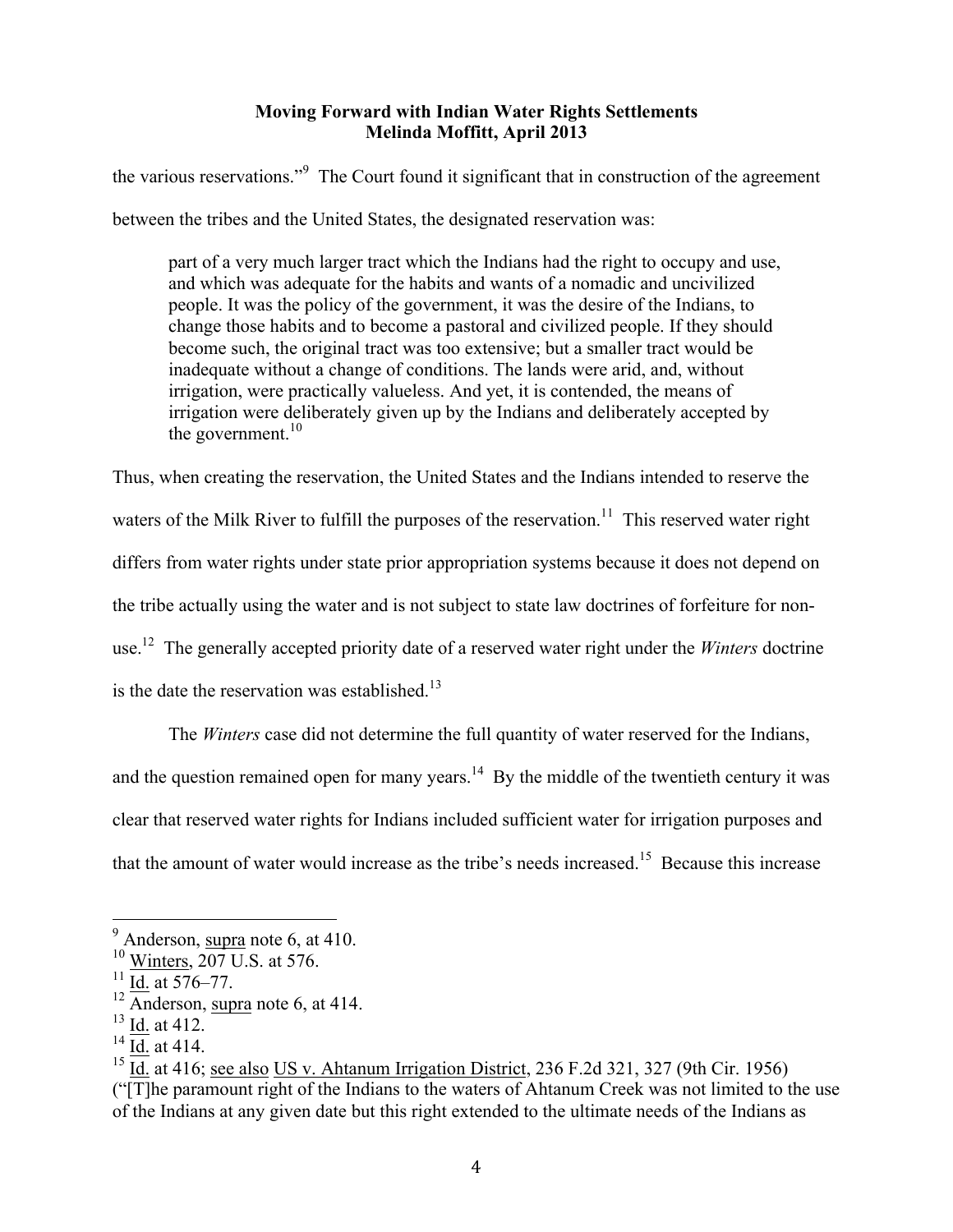could not be predicted, rights acquired under a state's prior appropriation system were on "shaky ground."<sup>16</sup> Appropriators under state law could establish rights relative to one another, but they could never be certain if a tribe, up or downstream, had a superior water right and to what quantity of water. $17$ 

It was not until 1963 that the Supreme Court, in *Arizona v. California*, <sup>18</sup> announced the standard by which Indian reserved water rights would be quantified to satisfy present and future needs, specifically of tribes along the Colorado River. In this case, Arizona sued California to determine their respective rights to waters of the Colorado River and its tributaries.<sup>19</sup> As part of the Court's determination, it necessarily had to determine the amount of water reserved to the various Indian Reservations along the Colorado River. The Court recognized that "when the United States created these reservations . . . it reserved not only the land but also the use of enough water from the Colorado to irrigate the irrigable portions of the reserved lands."<sup>20</sup> thereby adopting the "practicably irrigable acreage" ("PIA") standard for determining the quantity of water reserved for Indian Reservations.<sup>21</sup> "[T]he PIA test awards water for present and historical irrigation, for those tribal lands capable of sustaining irrigation in the future, and for growing crops in an economically feasible manner.<sup> $22$ </sup> A two-part analysis is used to

<u> Alexandro de la contrada de la contrada de la contrada de la contrada de la contrada de la contrada de la co</u>

 $^{21}$  Id. at 601.

those needs and requirements should grow to keep pace with the development of Indian agriculture upon the reservation.").  $\frac{16}{16}$  Anderson, supra note 6, at 416.

 $17$  Robert T. Anderson, Indian Water Rights, Practical Reasoning, and Negotiated Settlements, 98 Cal. L. Rev. 1133, 1140 (2010).

<sup>18</sup> Arizona v. California, 373 U.S. 546 (1963).

 $^{19}$  Id. at 551.

 $20$  Id. at 596.

 $22 \overline{\text{Anderson}}$ , supra note 17, at 1143.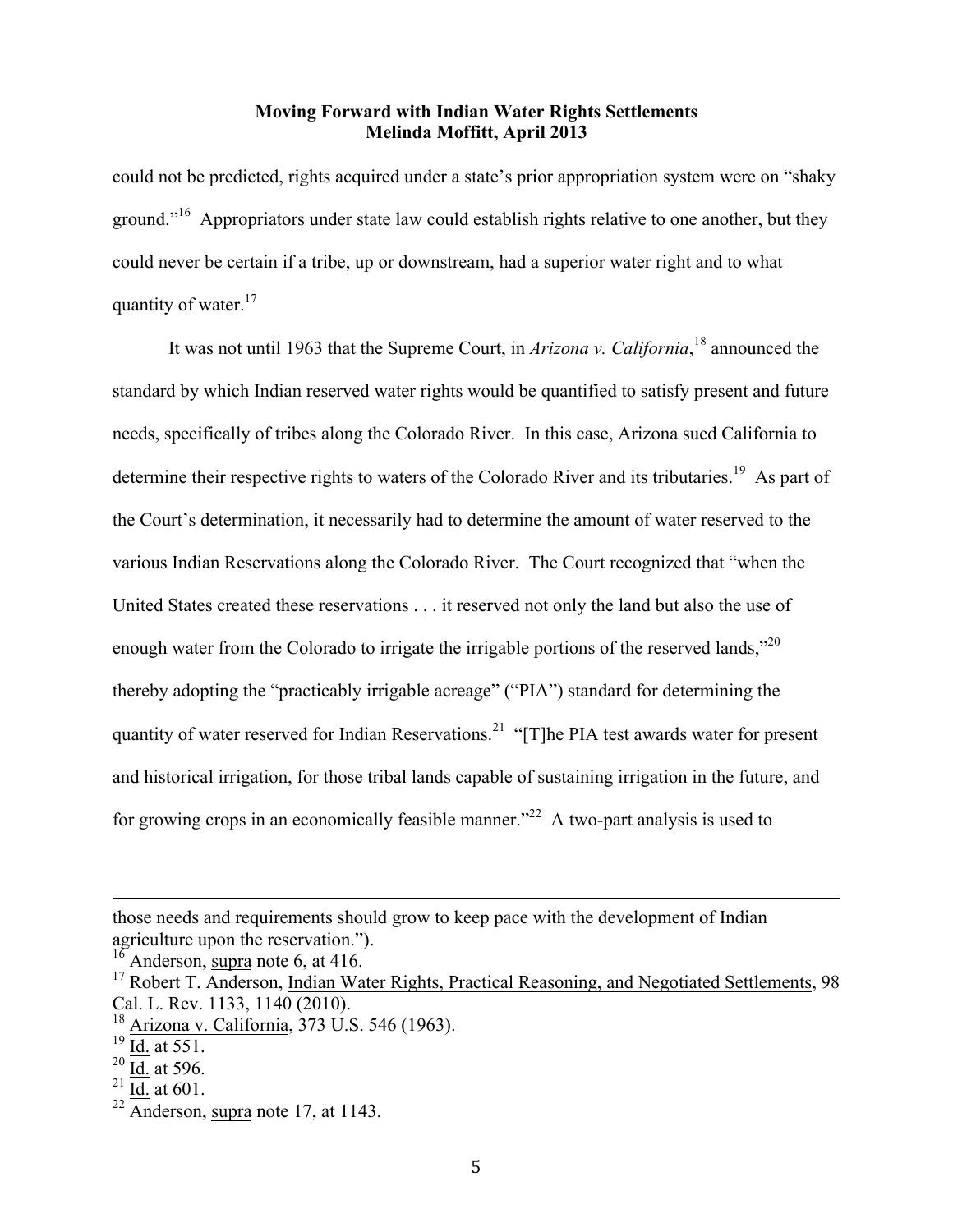determine the PIA on a reservation. First, the land must be physically capable of sustained irrigation. Second, the land must be economically capable of irrigation at a reasonable cost.<sup>23</sup>

Many dispute whether the PIA standard is an appropriate standard for calculating how much water is reserved for each Indian Reservation because it only takes into consideration water for irrigation.<sup>24</sup> This can create uncertainty for parties in a general stream adjudication, especially because the PIA standard appears to be on shaky ground.<sup>25</sup> Once tribal water rights are quantified, tribes should be able to use their reserved water rights in any way that is beneficial to the tribe.

Despite court rulings, for many tribes their water rights remain paper only rights. In part, this is because the economics of water is complex, and many tribes do not have the means to develop the necessary infrastructure to put their water rights to use.<sup>26</sup> For many years, the federal government's fervor in developing non-Indian irrigation interests left tribal needs for water suffering.<sup>27</sup> Additionally, there are numerous legal issues that remain unresolved by the courts leaving much uncertainty concerning reserved water rights. Moreover, litigation to determine tribes' rights has proven to be lengthy and expensive, often resulting in paper rights to water but delivering no actual water to the reservations; this has resulted in an increase of

 $23$  Royster, supra note 3, at 75.

<sup>&</sup>lt;sup>24</sup> See Galen Lemei, Abandoning the PIA Standard: A Comment on Gila V, 9 Mich. J. Race & L. 235, 266 (2003); see also Anderson, supra note 16, at 1151–52.

 $25$  See Lemei, supra note 24, at 247–48.

 $26$  Edmund J. Goodman, Indian Tribal Sovereignty and Water Resources: Watersheds, Ecosystems and Tribal Co-Management, 20 J. Land Resources & Envtl. L. 185, 208 (2000).

 $\frac{2000 \text{ J} \cdot \text{m}}{27 \text{ Anderson, }\text{supra}}$  note 6, at 430.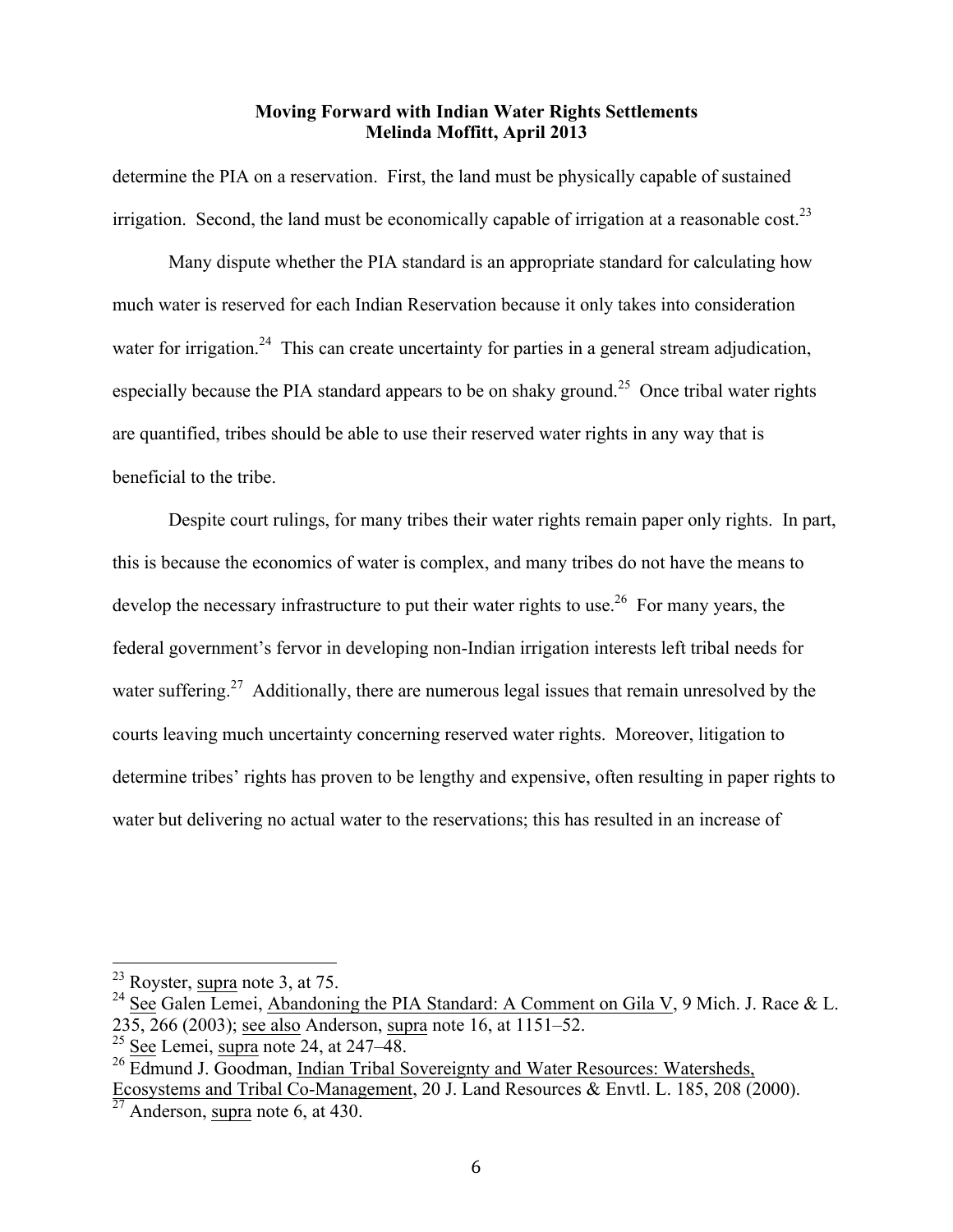negotiated settlements between states and tribes, quantifying the tribes' water rights.<sup>28</sup> These negotiated settlements are generally more flexible, faster, and cheaper than litigation.<sup>29</sup>

There are advantages and disadvantages for tribes that use this approach. Perhaps the greatest advantage is that settlements can result in tribes receiving "wet" water rather than mere paper water rights, and states gain the desired certainty by having tribal water rights quantified.<sup>30</sup> Additionally, tribes are often able to negotiate for other aspects of water rights that have not yet been resolved by the courts, such as use of groundwater, non-irrigation uses, and off-reservation marketing of their water rights.<sup>31</sup> But in exchange for these benefits, tribes often give up some measure of their legal rights to water, oftentimes ending up with less than the full quantity and priority of water a court would have awarded under the PIA standard and *Winters* doctrine.<sup>32</sup> Advocates of these settlement agreements suggest that "successful water rights settlements may not only provide both tribes and states with the water they need, but foster an increased spirit of general governmental cooperation."<sup>33</sup> "The settlement era is an opportunity to explore new ways to build relationships, new ways to avoid conflict, and new ways to approach old problems."<sup>34</sup>

Many states and tribes have determined that the benefits of these settlements outweigh the costs, and numerous successfully negotiated water rights settlements are now in place.<sup>35</sup> This paper analyzes a current negotiated settlement between the State of New Mexico (the "State"),

 <sup>28</sup> Royster, supra note 3, at 100.

 $^{29}$  Id.

 $rac{30}{31}$   $rac{Id}{IA}$ 

Id.

 $32 \underline{\underline{Id.}}$ 

 $33$  Id. at 101.

<sup>&</sup>lt;sup>34</sup> DANIEL MCCOOL, NATIVE WATERS: CONTEMPORARY WATER SETTLEMENTS AND THE SECOND TREATY ERA 43 (The University of Arizona Press 2002).

<sup>&</sup>lt;sup>35</sup> COHEN'S HANDBOOK OF FEDERAL INDIAN LAW § 19.05, at 3 (Nell Jessup Newton ed., LexisNexis 2012).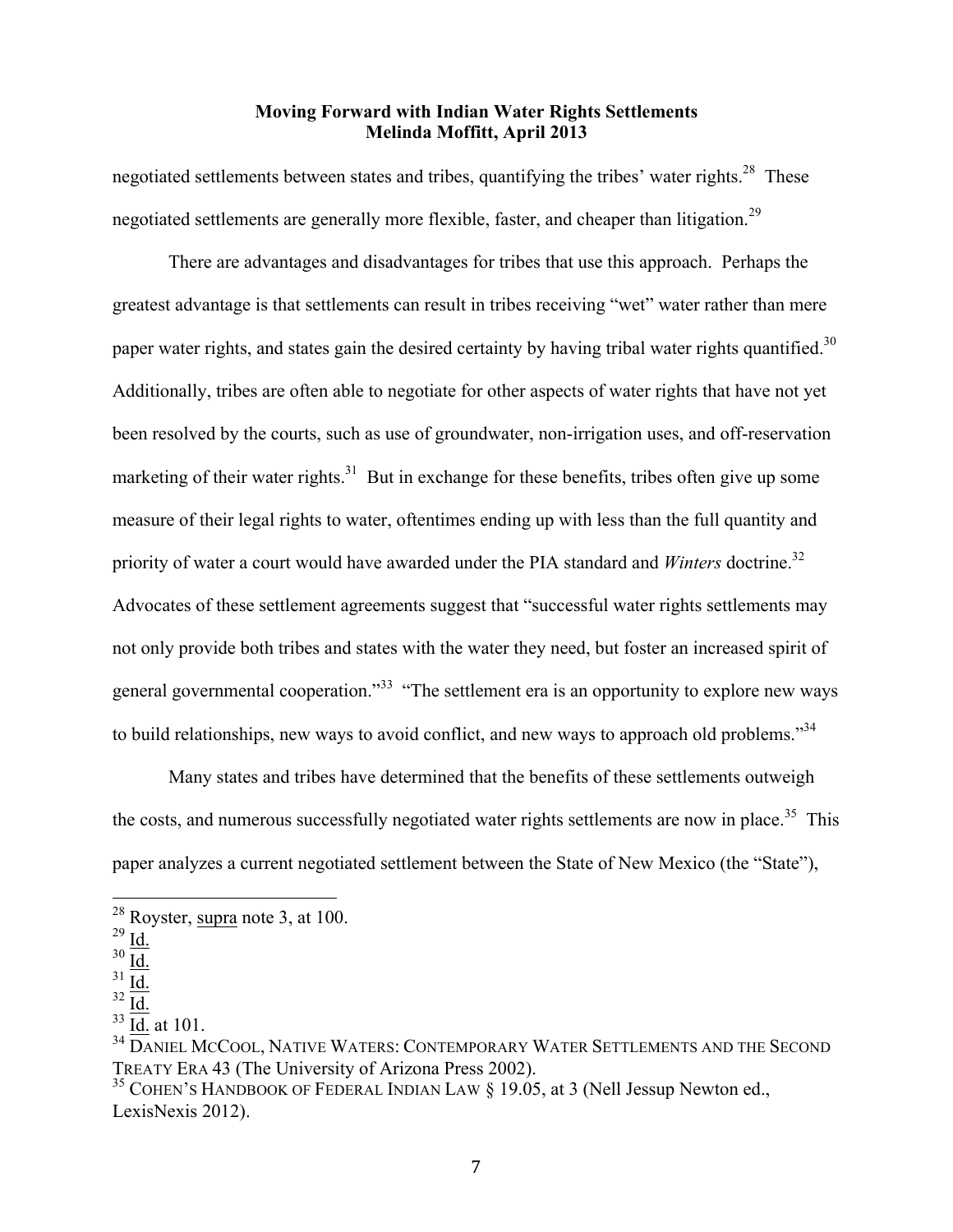the federal government, and the Navajo Nation, drawing out best practices that can be used in future Indian water rights settlements.

#### **III. History of the San Juan River Basin Navajo Nation Water Rights Settlement**

This assessment of the negotiation process between the Navajo Nation, the State, and the federal government was conducted primarily through traditional research methods, relying heavily on documents filed in the general stream adjudication of the San Juan River Basin. Limited interviews were conducted with the parties but were constrained due to the fact that the Settlement Agreement is currently subject to litigation.<sup>36</sup>

There has been deep-rooted distrust between the Navajo Nation and the State and the United States government stemming from the era when the Navajo were confined to what we now refer to as the Navajo Reservation.<sup>37</sup> The dispute over the tribe's water rights, in particular, has been ongoing for decades. As early as 1934, the Navajo Nation asked that the "Government take the necessary steps to protect the water rights of the Indians."38 In 1945, the tribe "earnestly" requested the Secretary of Interior "provide all possible irrigation from the San Juan and the Animas Rivers for the benefit of the Navajo people."<sup>39</sup> "One thing that is the life-blood to the Navajo is the San Juan River."<sup>40</sup> In 1950, Commissioner Harper promised the Navajo Nation that the Bureau of Indian Affairs and Bureau of Reclamation would continue to study

 $36$  As of November 11, 2012, the court approved the settlement decrees. However, the decision of the court is currently pending before the New Mexico Court of Appeals.

<sup>&</sup>lt;sup>37</sup> PETER IVERSON, DINÉ A HISTORY OF THE NAVAJOS 37–115 (University of New Mexico Press 2002).

<sup>&</sup>lt;sup>38</sup> Navajo Nation, Resolution Concerning Diversion of the Waters of the Navajo River (July 12, 1934), available at http://www.ose.state.nm.us/LAP/NNWRS/legal\_nnwrs.html.

<sup>&</sup>lt;sup>39</sup> Navajo Tribal Council Proceedings, Navajo Nation 104 (July 13, 1945) available at http://www.ose.state.nm.us/LAP/NNWRS/legal\_nnwrs.html.

 $40$  Navajo Tribal Council Proceedings, Navajo Nation 57–58 (Sept. 13, 1950) available at http://www.ose.state.nm.us/LAP/NNWRS/legal\_nnwrs.html.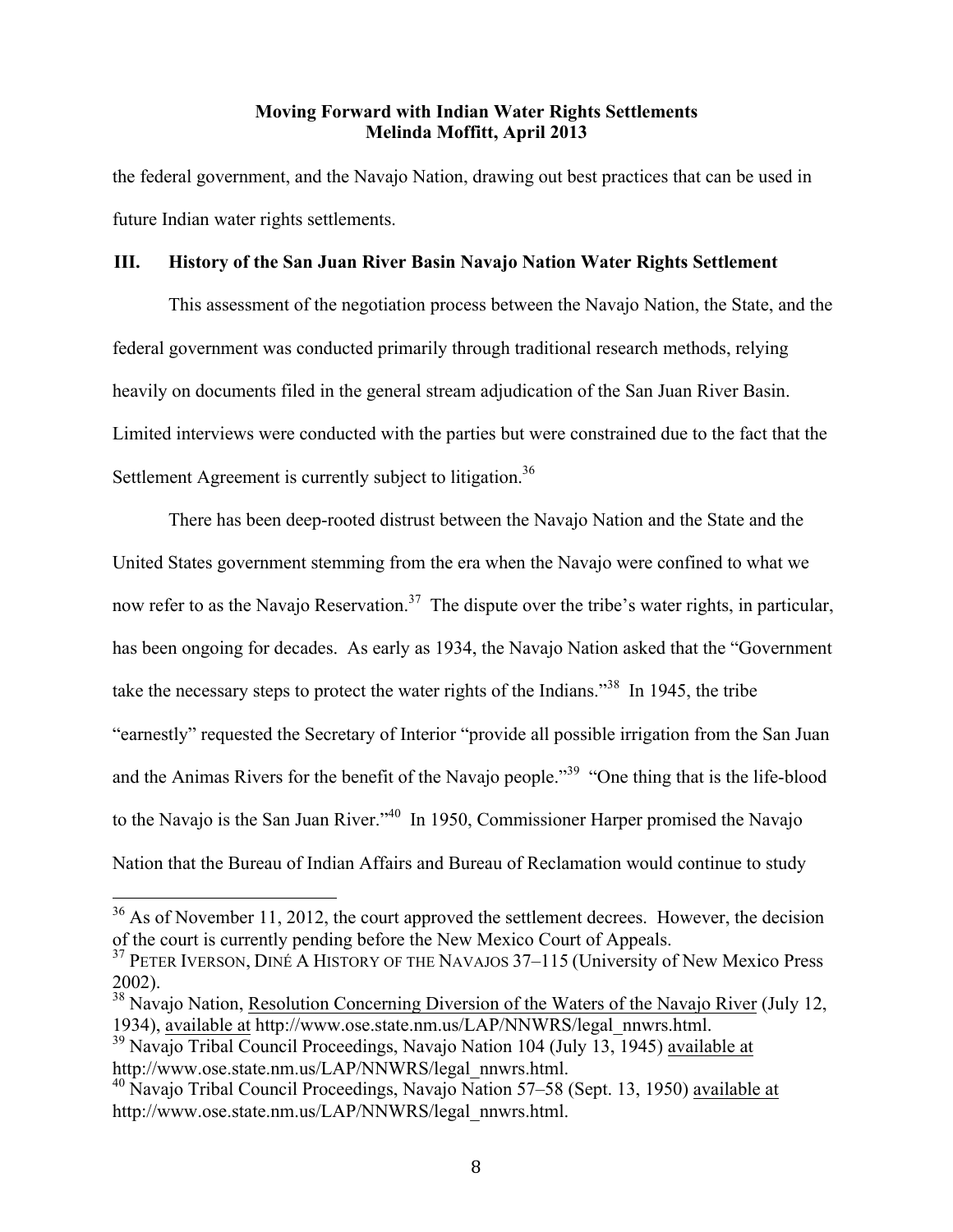diverting water from the San Juan River to irrigate acreage for the tribe.<sup>41</sup> At the same time, the tribe's attorney indicated that the tribe would need Congress to appropriate money to the tribe in order to divert the water.<sup>42</sup> In 1951, the Navajo Nation sent a letter to the Senate and House of Representatives regarding the use of the water of the San Juan River.<sup>43</sup> The letter describes the desperate situation of the tribe and asked for Congress to support development of Navajo water rights. 44

Ever since the Navajos were released from captivity and placed on the reservation in 1868, they have waited patiently, sometimes through desperate drought conditions when both cattle and Indians suffered and died, for the government of the United States to live up to Article V of the Treaty of 1868 which promised to "every head of a family . . . who desires to commence farming" one hundred and sixty acres. . . . The promise when made was incapable of fulfillment because no such quantity of agricultural lands existed within the reservation as the government must have known, but the Navajos could not know. Only by full usage of the waters of the San Juan on the Navajo Reservation can the government at long last keep faith in a measurable degree with its promise.

. . .

The weight of authority [*Winters v. U.S.*] is therefore decidedly with us in insisting on the fullest possible application of these waters to the Navajo Reservation lands.

. . .

We therefore . . . urge you to support firmly what we regard as our moral and legal right to the fullest possible development of the San Juan for the Navajo and Shiprock-Farmington area.<sup>45</sup>

The Navajo Nation desperately needed water to survive and would need the help of Congress to

receive that water. Because of the lack of infrastructure necessary to deliver water to the Navajo

http://www.ose.state.nm.us/LAP/NNWRS/legal\_nnwrs.html.

- $44 \text{ Id.}$
- $45 \underline{\overline{Id}}$ .

 $^{41}_{42}$  <u>Id.</u> at 58.<br> $^{42}$  I<u>d.</u> at 61.

<sup>&</sup>lt;sup>43</sup> Letter from Sam Ahkeah, Chairman, Navajo Tribal Council, to Members of the Senate and of the House of Representatives (Mar. 23, 1951) available at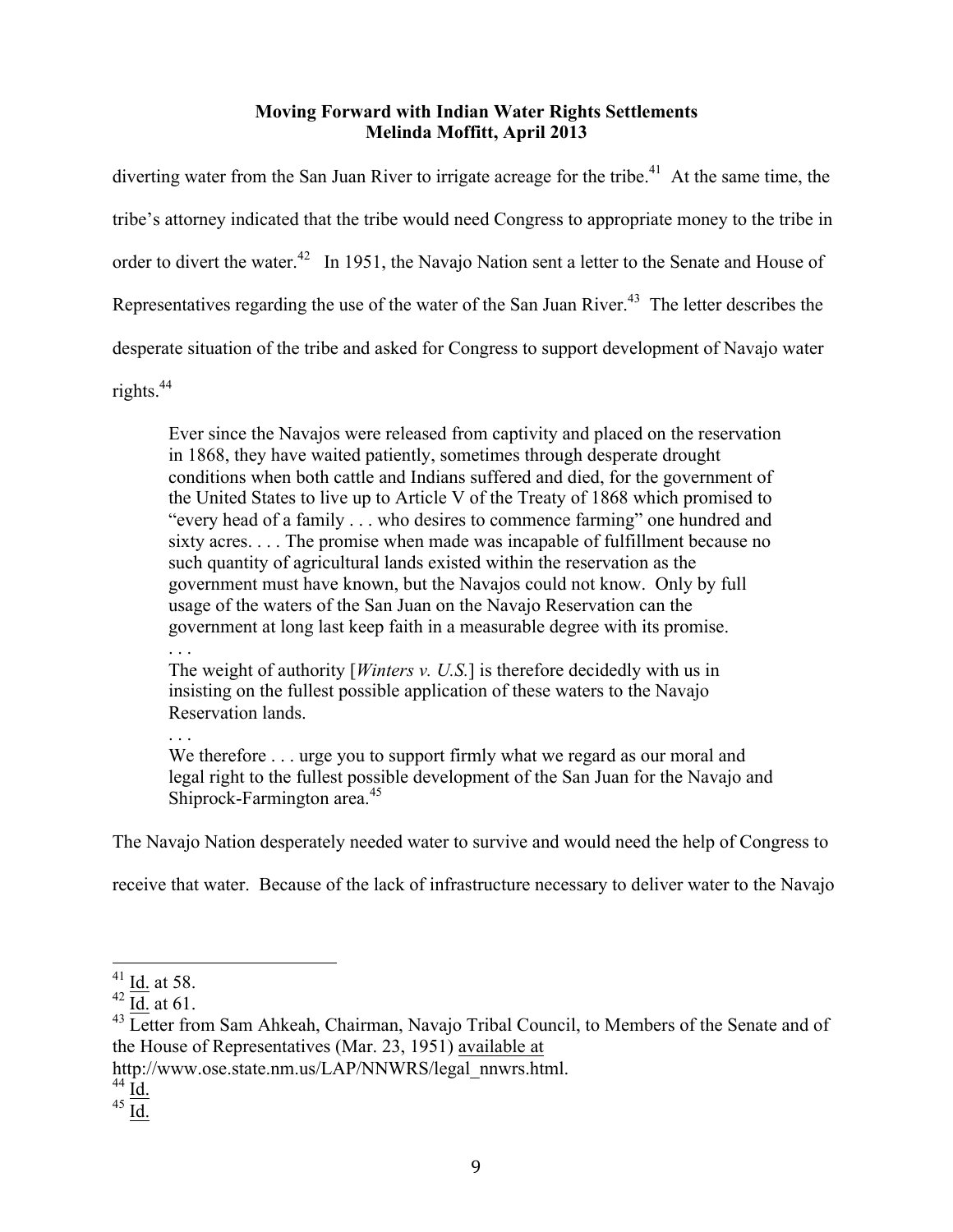Nation, downstream non- Indian water users have profited for years by using the Navajo Nation's unappropriated waters.

In 1975, the State commenced a general stream adjudication for the San Juan River Basin to determine and quantify all water rights in the basin.<sup>46</sup> The federal government filed a Supplemental Answer in response to this adjudication claiming water rights on behalf of the Navajo Nation and other tribes.<sup>47</sup> More than 20 years after litigation began, in 1997, the Navajo Nation and the State initiated settlement negotiations regarding the tribe's water rights.<sup>48</sup> "The success of the Jicarilla Apache settlement provided a precedent for pursuing this approach for the Navajo Nation's water rights." 49 In 2005, the Navajo Nation and the State signed the *San Juan River Basin in New Mexico, Navajo Nation Water Rights Settlement Agreement* ("Settlement Agreement").<sup>50</sup> In 2009, Congress ratified the Settlement Agreement by enacting the Northwestern New Mexico Rural Water Projects Act, and in December 2010, the Secretary of Interior signed the Settlement Agreement.<sup>51</sup> Now the parties have petitioned the state court to approve the Settlement Agreement, which sets forth the Navajo Nation's water rights in the San Juan River Basin of New Mexico.<sup>52</sup> The State stated that "the proposed Navajo Nation water

 <sup>46</sup> Notice of Expedited *Inter Se* Proceeding to Adjudicate the Water Rights of the Navajo Nation at 2, San Juan River General Stream Adjudication, No. CV-75-184 (11th Jud. Dis. Ct. N.M. 2011) available at http://www.ose.state.nm.us/LAP/NNWRS/legal\_nnwrs.html.

 $47$  Id.

<sup>48</sup> Id.

<sup>&</sup>lt;sup>49</sup> State of New Mexico's Revised Statement of Legal and Factual Bases for Settlement at 5, San Juan River General Stream Adjudication, No. CV-75-184 (11th Jud. Dis. Ct. N.M. Sept. 7, 2012) available at http://www.ose.state.nm.us/LAP/NNWRS/legal\_nnwrs.html [hereinafter State's Revised Statement].

<sup>50</sup> Notice of Expedited *Inter Se* Proceeding, supra note 46, at 2.

 $51$  Id.

 $52 \overline{\text{State}}$ 's Revised Statement, supra note 49, at 7.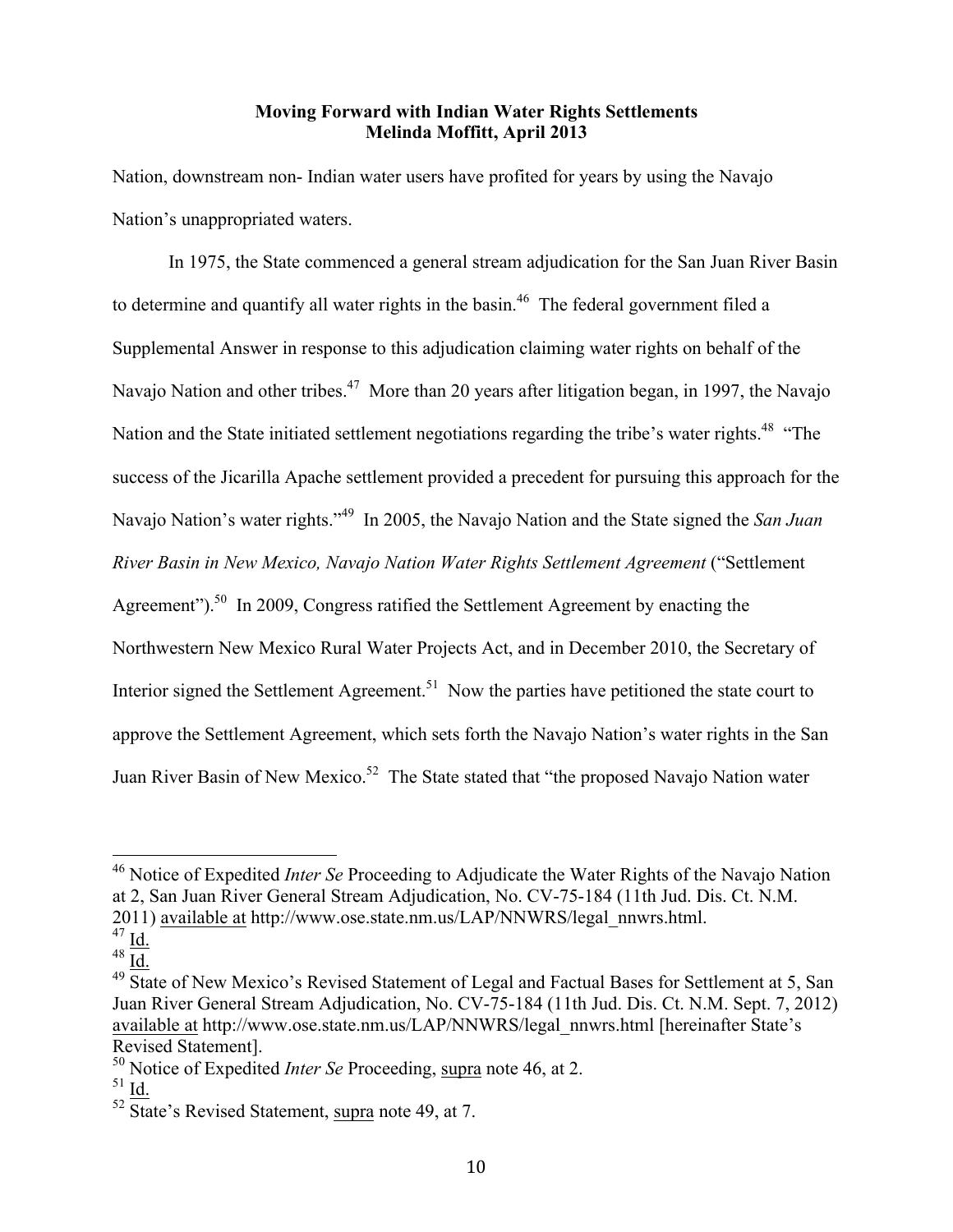rights settlement reconciles the conflict between federal and state law and diffuses the significant risk to existing state law-based water rights owners."53

#### **IV. Opportunity to Settle**

In general, serious negotiation efforts in the Indian water rights arena have been motivated by litigation or pending administrative decisions that threaten parties' access to water resources.54 This was precisely the case in the San Juan River Basin. A general stream adjudication had already been filed, and the State worried their access to water resources was at risk because of the *Winters* doctrine. 55 In a letter from the Navajo Nation to New Mexico's governor in 1996, the Navajo Nation expressed their desire to explore the possibility of negotiating a settlement of their water rights, reasoning that "[a]n adjudicated resolution of our water rights promises to be extremely costly and contentious.<sup>56</sup> Litigation had indeed already proven that it would be lengthy. The State had commenced a general stream adjudication for the San Juan River Basin twenty years previously, but by 1996 little progress had been made towards resolving the tribal water rights.<sup>57</sup> "For too long, the Navajo Nation's water rights in the San Juan River Basin of New Mexico have remained unquantified, creating a cloud over water

 $53$  Id. at 2–3.

<sup>54</sup> BONNIE G. COLBY, JOHN E. THORSON, AND SARAH BRITTON, NEGOTIATING TRIBAL WATER RIGHTS: FULFILLING PROMISES IN THE ARID WEST 57 (The University of Arizona Press 2005). <sup>55</sup> State's Revised Statement, supra note 49, at 4.

<sup>&</sup>lt;sup>56</sup> Letter from Albert A. Hale, Pres. of the Navajo Nation, to Gary Johnson, Governor of New Mexico, Resolution of the Navajo Nation's Water Rights to the San Juan River (Sept. 9, 1996), available at http://www.ose.state.nm.us/LAP/NNWRS/legal\_nnwrs.html [hereinafter Letter from Pres. Hale].

 $57$  Id. ("[T]he general stream adjudication for the San Juan River has been virtually dormant since it was filed in 1975.").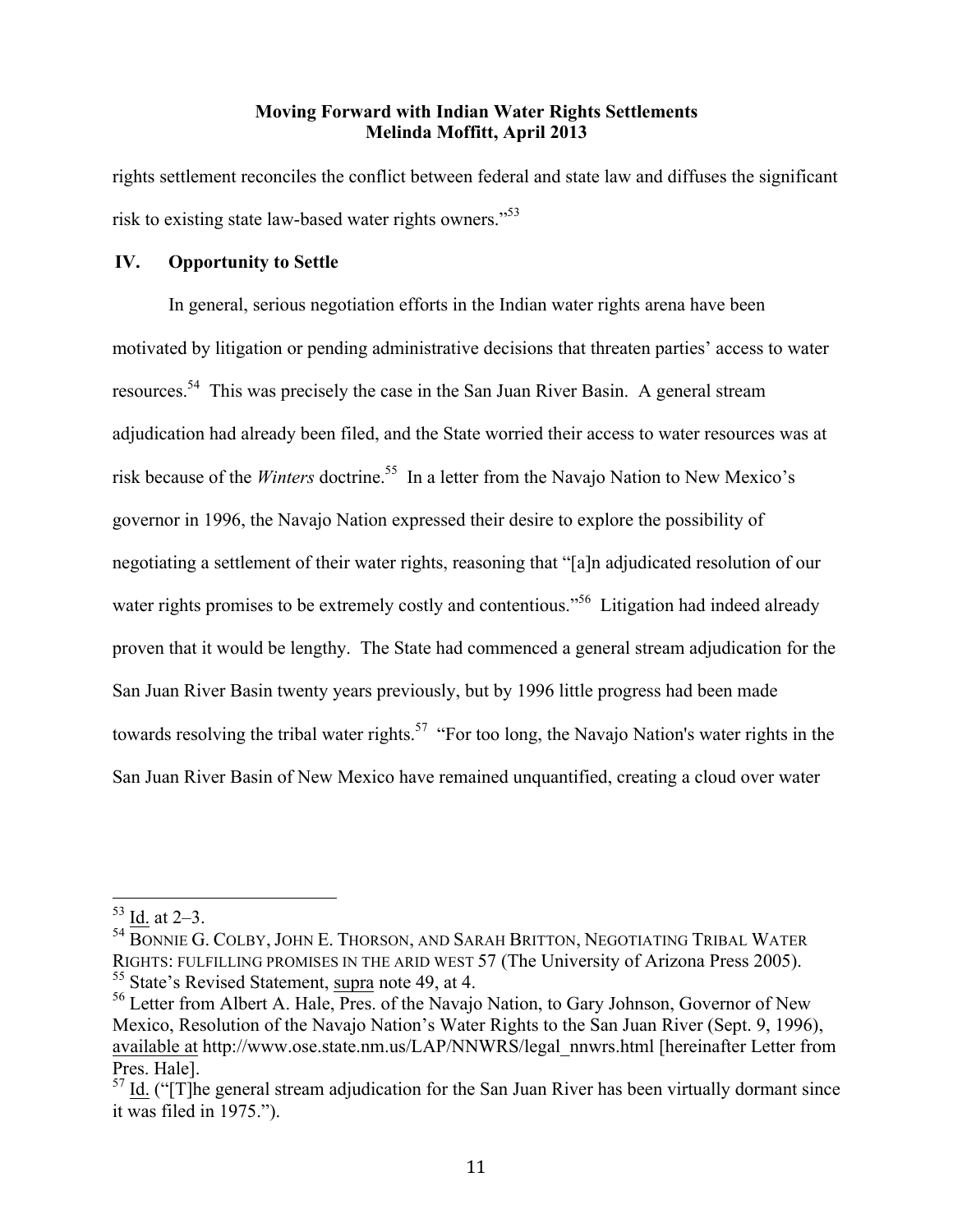development in the basin."<sup>58</sup> In the first draft of the Settlement Agreement the parties

acknowledged further the following reasons for negotiating an agreement.

Recognizing that final resolution of the proceedings in the San Juan River Adjudication may take many years, entail great expense, prolong uncertainty concerning the availability of water supplies, and seriously impair the long-term economic well-being of all water users in the San Juan River Basin in New Mexico, the Parties to this Agreement desire to arrive at a settlement regarding the water rights of the Navajo Nation and to seek entry of a partial final decree of those rights in the San Juan River Adjudication, setting forth the Navajo Nation's right to use and administer waters of the San Juan River Basin in New Mexico.<sup>59</sup>

Both the State and the tribe wanted certainty regarding their respective rights to use the waters of

the San Juan River. The State was particularly concerned because the Navajo Nation is the

largest user of water in New Mexico, with the bulk of the water coming from the San Juan

River $60$ 

The State was additionally motivated to settle because without reaching a settlement the

Navajo Nation likely would be adjudicated water rights, under the *Winters* doctrine, in a

significantly greater quantity than the amount proposed by the settlement.<sup>61</sup> In an already

adjudicated case of water rights for tribes along the Lower Colorado River, the Supreme Court

 $^{58}$  Id.

 $59$  Discussion Draft – Navajo Nation Water Rights Settlement (Dec. 5, 2003) available at http://www.ose.state.nm.us/LAP/NNWRS/legal\_nnwrs.html [hereinafter Dec. 2003 Draft]. <sup>60</sup> STANLEY M. POLLACK, INDIAN WATER RIGHTS SETTLEMENTS: BRINGING CERTAINTY TO UNCERTAIN WATER RESOURCES 142 (New Mexico Water Resources Research Institute Oct. 2005) available at http://wrri.nmsu.edu/publish/watcon/proc50/pollack.pdf.

<sup>&</sup>lt;sup>61</sup> State's Revised Statement, supra note 49, at 4, 12 ("In total, the US Claims assert a right to 245,072 afy of depletions more than would be recognized under the Proposed Decree. There is not enough water available within the apportionment made to the State of New Mexico by the Upper Colorado River Basin Compact to meet such a large demand without reducing the water available for other existing water rights in the San Juan River Basin."); See also The United States' Statement of Claims of Water Rights in the New Mexico San Juan River Basin on Behalf of the Navajo Nation at 23–24, San Juan River General Stream Adjudication, No. CV-75-184 (11th Jud. Dis. Ct. N.M. Dec. 29, 2010) available at

http://www.ose.state.nm.us/LAP/NNWRS/legal\_nnwrs.html.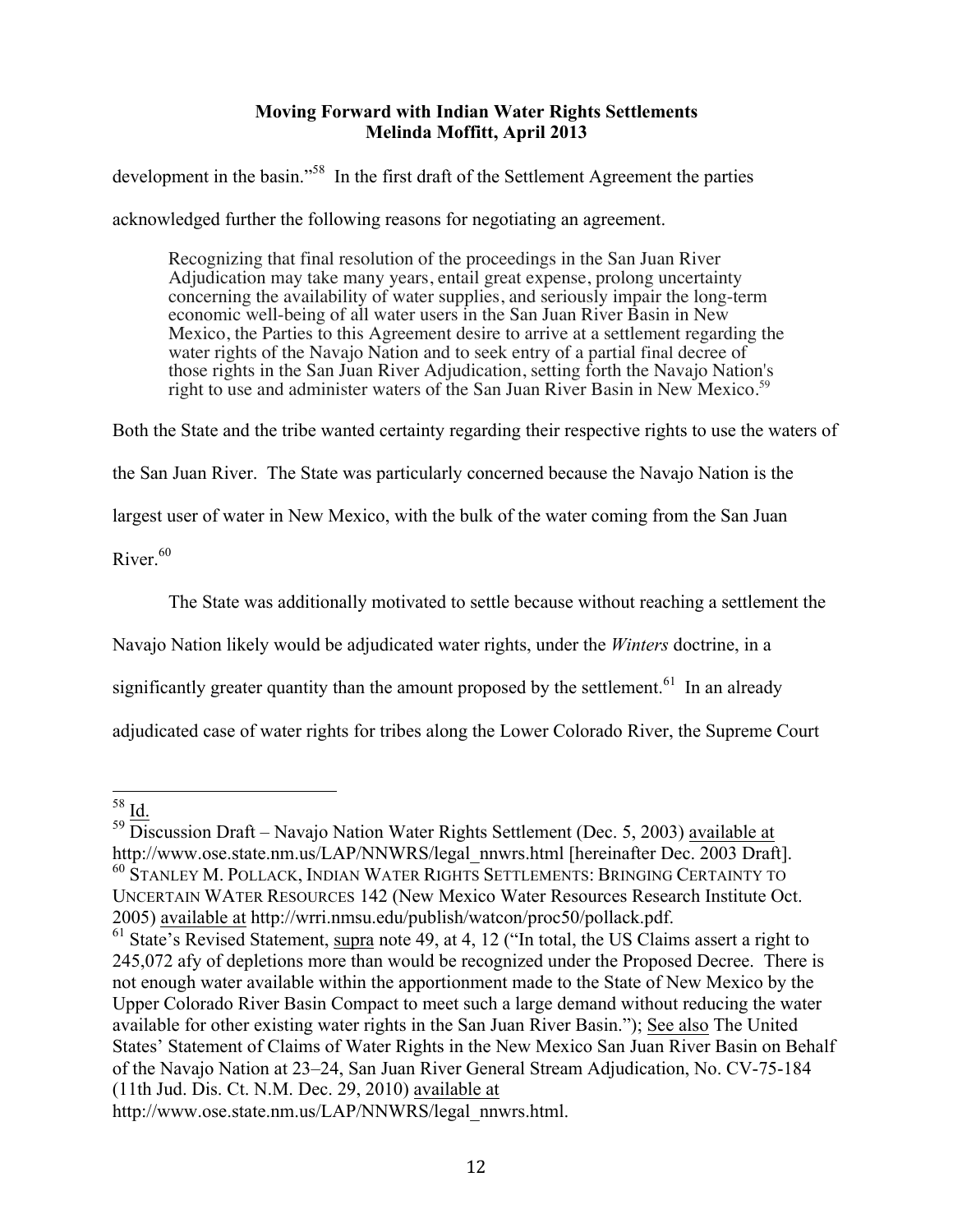awarded the tribes over a million acre-feet per year of water with a priority date before June 1929.<sup>62</sup> "Recognizing the significant risk that . . . the Navajo Nation could be adjudicated water rights beyond their currently authorized or existing amounts, with a senior priority, the State sought to quantify and recognize Navajo reserved rights based on existing uses and authorizations while simultaneously including protections for existing state-based water rights."<sup>63</sup>

The Navajo Nation was motivated to settle in order to receive federal funding to bring "wet" water to the reservation, which would provide much needed domestic and municipal water to the tribe.<sup>64</sup> The United States government was motivated to settle because "[i]n fulfillment of its trust responsibility to Indian tribes and to promote tribal sovereignty and economic selfsufficiency, it is the policy of the United States to settle water rights claims of Indian tribes without lengthy and costly litigation."<sup>65</sup> David Hayes, Deputy Secretary for the Department of Interior, stated, "Settlement negotiations foster a holistic, problem-solving approach that contrasts with the zero-sum logic of the courtroom, replacing abstract application of legal rules that may have unintended consequences for communities with a unique opportunity for creative, place-based solutions reflecting local knowledge and values."<sup>66</sup>

<sup>&</sup>lt;sup>62</sup> State's Revised Statement, supra note 49, at 8–9. <u>See Arizona</u>, 373 U.S. at 596–601.<br><sup>63</sup> State's Revised Statement at 9.

 $^{64}$  <u>Id.</u> at 22.<br><sup>65</sup> Dec. 2003 Draft, <u>supra</u> note 59.

<sup>&</sup>lt;sup>66</sup> Indian Water Rights: Promoting the Negotiation and Implementation of Water Settlements in Indian Country: Hearing Before the S. Comm. on Indian Affairs (Mar. 15, 2012) (testimony of David J. Hayes, Deputy Secretary, United States Dept. of the Interior) available at http://www.indian.senate.gov/hearings/loader.cfm?csModule=security/getfile&pageid=10584 [hereinafter Testimony of David Hayes].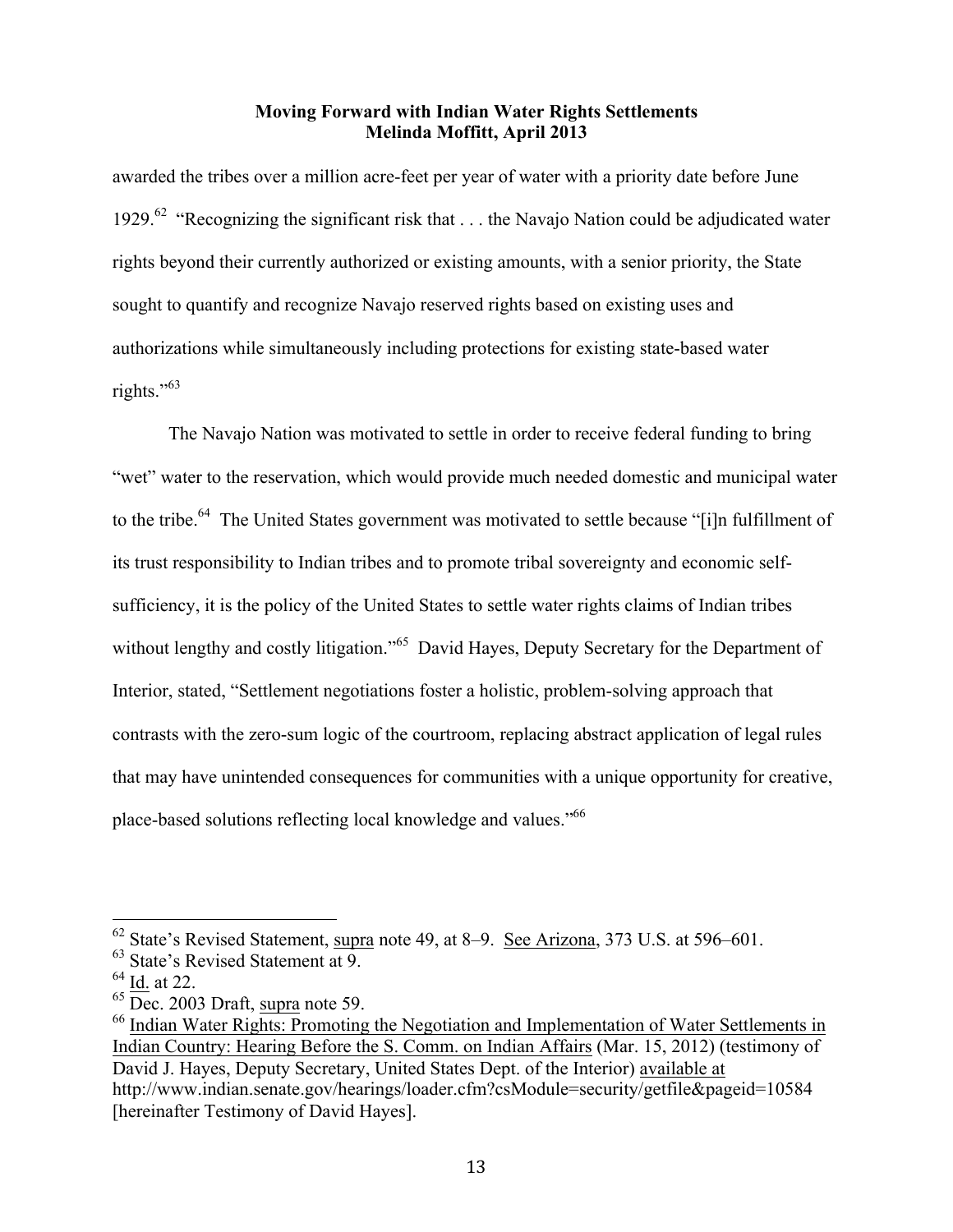Settlement allows the parties to be directly involved in shaping the resolution instead of leaving "their fate to be decided by the stroke of a judge's pen."67 By negotiating settlement of the Navajo Nation's water rights, all parties to the negotiation would gain greater certainty coupled with the possibility of addressing issues important to the parties but which are outside the scope of litigation or are legally uncertain. The only alternative to negotiation for any of the parties is to continue litigation of the Navajo's water rights in the general stream adjudication.

#### **V. The Settlement Process**

This particular settlement process began with an invitation from Navajo Nation President Albert Hale ("President Hale") to New Mexico Governor Gary Johnson ("Governor Johnson") in September 1996.<sup>68</sup> President Hale expressed a willingness of the Navajo Nation to explore the possibility of a negotiated settlement with the State regarding the Navajo Nation's water rights to the San Juan River in New Mexico.<sup>69</sup> President Hale also suggested that "productive discussions" can best proceed if claims by the Navajo Nation to 'every drop of water' in the river and claims by the State of New Mexico that Navajo rights have already been quantified are not brought to the negotiation table.<sup>"70</sup> The State accepted the invitation, and the process began with a series of meetings.71 In July 1997, President Hale and Governor Johnson executed *A Memorandum of Agreement between the State of New Mexico and the Navajo Nation to Commence Discussions to Determine the Water Rights of the Navajo Nation in the San Juan River Stream System through* 

 $\frac{67}{10}$ .

 $^{68}$  JOHN LEEPER, REPORT ON SAN JUAN RIVER BASIN IN NEW MEXICO NAVAJO NATION WATER RIGHTS SETTLEMENT AGREEMENT 1 (Feb. 2013) available at

http://uttoncenter.unm.edu/ombudsman/san-juan-discovery/NSD-336.01\_2013-02- 12\_NN3rdSuppDiscLeeperRpt.pdf.

 $^{69}$  Letter from Pres. Hale, supra note 56.<br> $^{70}$  Id.

 $71$  LEEPER, supra note 68, at 2.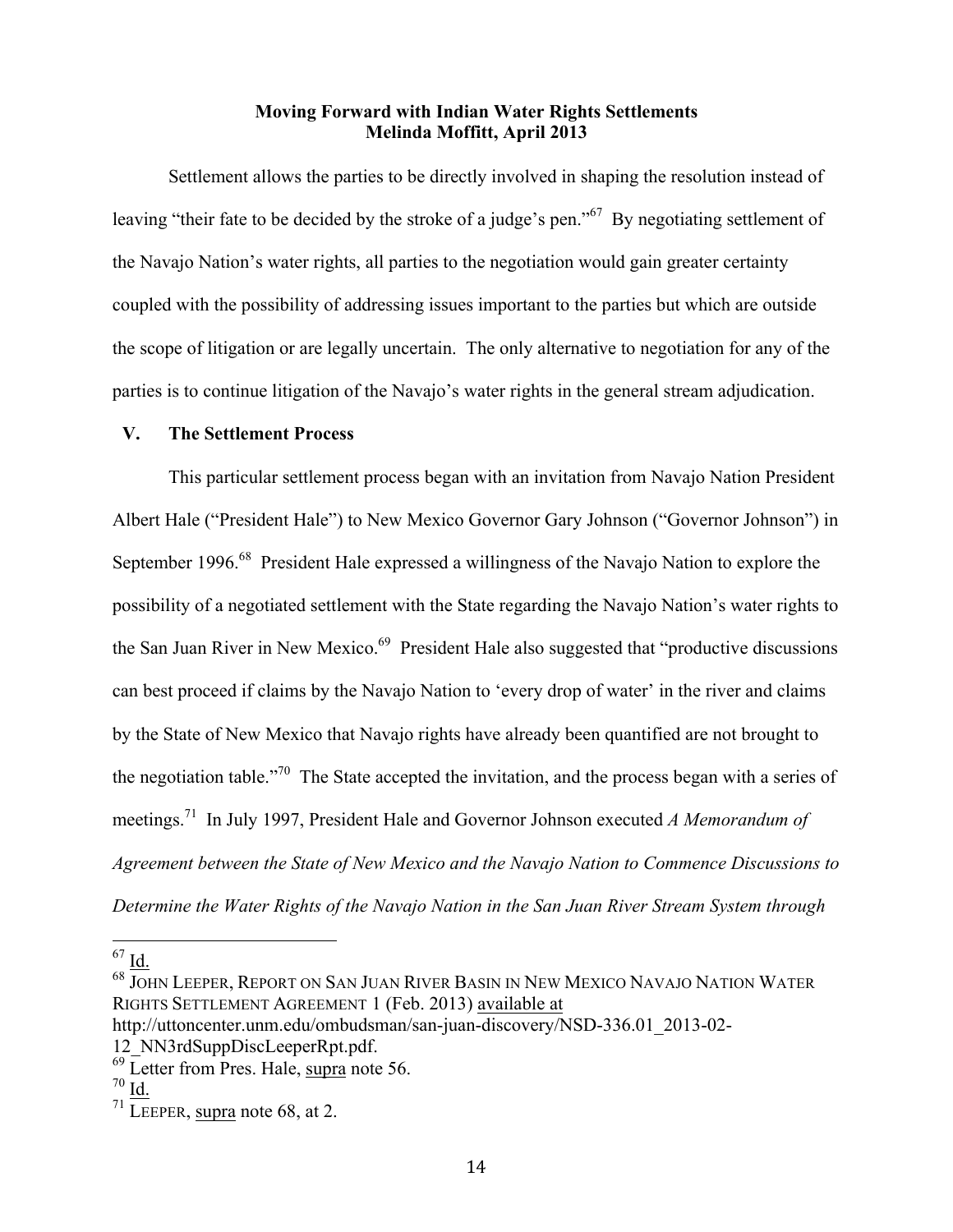*Negotiation*, in which they agreed to begin discussions between the State and the Navajo Nation "to determine whether a negotiated decree determining the Navajo Nation's water rights in the San Juan River System in New Mexico is possible."<sup>72</sup> A facilitator was used for these initial discussions, and the discussions proved successful.<sup>73</sup> The discussions originally began with only the Navajo Nation and the State, with each party designating a team of participants.<sup>74</sup> The Navajo Nation's team included attorneys from their Department of Justice and technical staff from the Water Management Branch.75 Navajo Council Delegates also participated in the initial meetings and in subsequent discussions that required the participation of the principals.<sup>76</sup> The State's team included representatives from both the State Engineer and the Interstate Stream Commission.<sup>77</sup>

In October 2001, the Navajo Nation and the State agreed to proceed with formal negotiations and executed *A Memorandum of Agreement between the State of New Mexico and the Navajo Nation to Advance Discussions to Quantify the Water Rights of the Navajo Nation in* 

*the San Juan River Stream System through Negotiation*, agreeing that:78

1. Each party should devote additional resources to pursue a negotiated settlement

. . . 2. The State and the Navajo Nation should take advantage of the Federal Assessment Team to vigorously pursue further negotiations . . .

 <sup>72</sup> LEEPER, supra note 68, at 2; A Memorandum of Agreement between the State of New Mexico and the Navajo Nation to Commence Discussions to Determine the Water Rights of the Navajo Nation in the San Juan River Stream System through Negotiation (July 23, 1997) available at http://www.ose.state.nm.us/LAP/NNWRS/legal\_nnwrs.html.

 $^{73}$  Email from Stanley Pollack, Att'y for the Navajo Nation, to Melinda Moffitt (Mar. 11, 2013, 14:43 MST) (on file with author); LEEPER, supra note 68, at 2.

 $^{74}$  Email from Stanley Pollack, supra note 73.  $^{75}$  Id.

 $76 \overline{Id}$ .

<sup>77</sup> Id.

 $78$  LEEPER, supra note 68, at 2.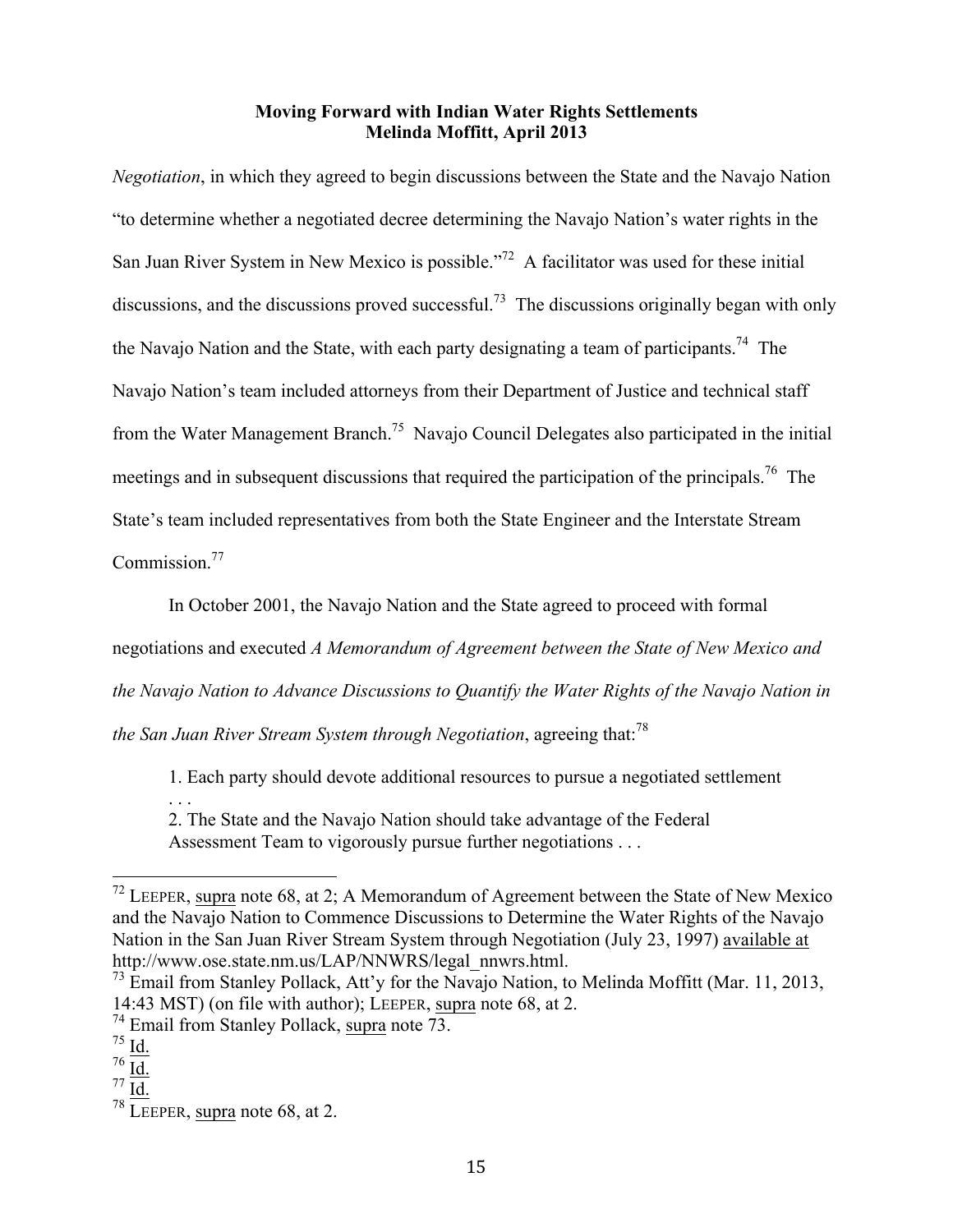3. . . . the discussions may be terminated by either party upon written notice to the other.

4. The State of New Mexico and the Navajo Nation should cooperate to the greatest extent possible to ensure the settlement discussions continue . . . 5. The State of New Mexico and the Navajo Nation should cooperate to the greatest extent possible to ensure the development of the proposed Navajo Gallup Water Supply Project is consistent with a settlement of the Navajo Nation's water rights claims in the San Juan Basin.<sup>79</sup>

At this point in the negotiations, the Navajo Nation and the State requested a Federal Negotiation Team, which was convened in October 2002.<sup>80</sup> The Federal Negotiation Team included multidisciplinary representatives from the Department of Interior ("DOI"), the Bureau of Indian Affairs ("BIA"), the Bureau of Reclamation ("BOR"), the Fish and Wildlife Service ("FWS"), and the Department of Justice ("DOJ").<sup>81</sup> The three parties – the Navajo Nation, the State, and the United States government – "engaged in deliberative facilitated negotiations that addressed a wide range of complex issues and disciplines."<sup>82</sup>

These negotiations culminated in a draft settlement agreement that was released to the public for comment in December 2003.<sup>83</sup> Once the drafting phase was reached, the parties no longer used a facilitator.<sup>84</sup> With the release of the December 2003 draft, the State and the Navajo Nation held numerous public meetings with the respective stakeholders.<sup>85</sup> In reply to the public comments received, the State prepared and published a written response explaining which issues

 $79$  Id. at  $2-3$ .

 $80 \overline{\text{Id.}}$  at 3.

<sup>&</sup>lt;sup>81</sup> Email from Stanley Pollack, supra note 73.<br><sup>82</sup> LEEPER, supra note 68, at 3.<br><sup>83</sup> LEEPER, supra note 68, at 3; Dec. 2003 Draft, supra note 59.

<sup>&</sup>lt;sup>84</sup> Email from Stanley Pollack, supra note 73.<br><sup>85</sup> LEEPER, supra note 66, at 3; Press Release, Public Comment Sought on Proposed Water Rights Settlement Agreement by the State of New Mexico and the Navajo Nation for the San Juan River Basin (Dec. 5, 2003) available at http://www.ose.state.nm.us/LAP/NNWRS/legal\_nnwrs.html [hereinafter Public Comment Sought].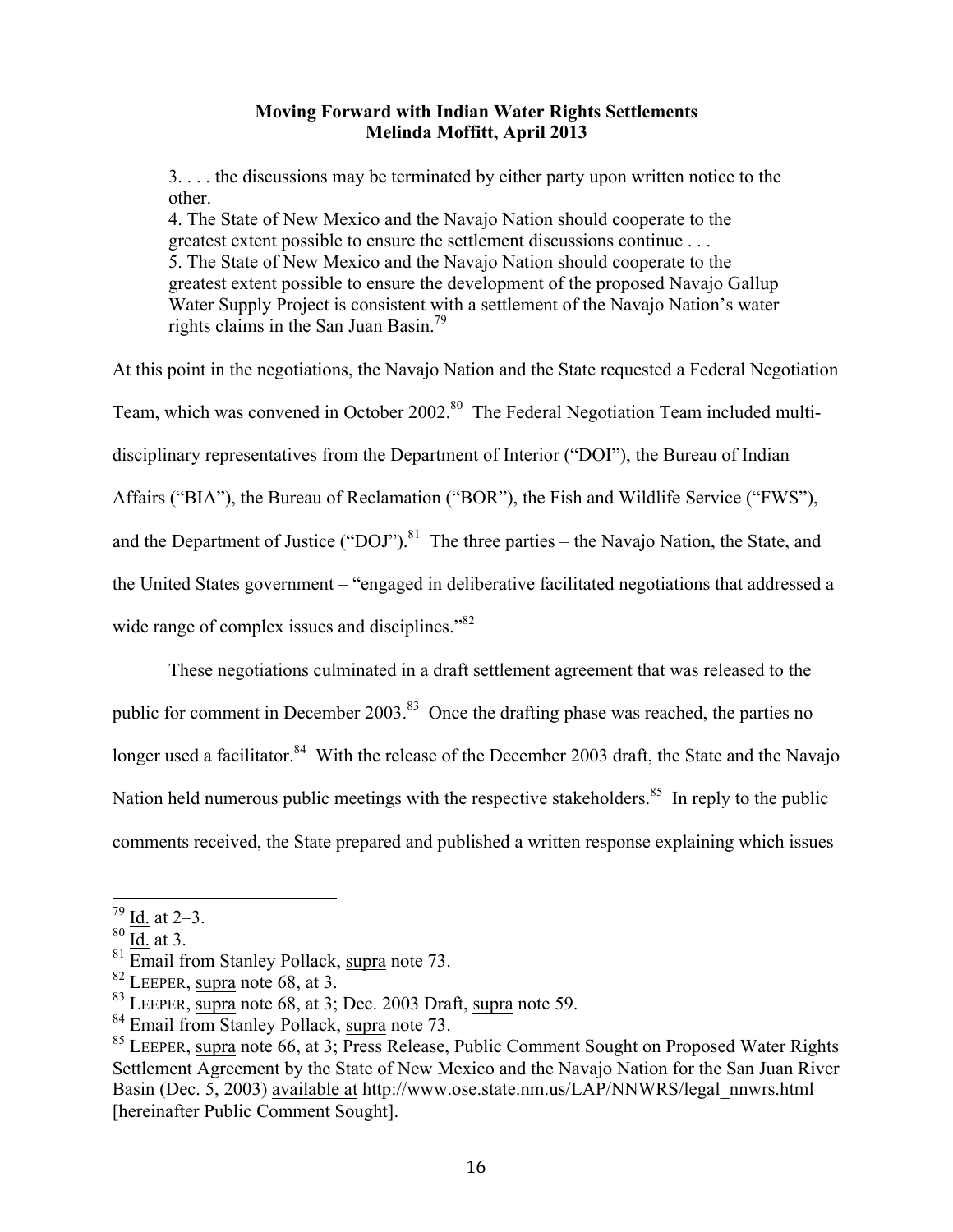led to revisions in the draft settlement agreement.<sup>86</sup> Changes were then negotiated in regard to the December 2003 draft, taking into consideration the public comments, and a revised draft was released for further public comment on July 9, 2004.<sup>87</sup> The State specifically sent a letter to the San Juan Agricultural Water Users Association Board in August 2004 responding to the Board's concerns.88 A final draft of the proposed Settlement Agreement was released for public comment in December 2004, and the State again issued a written response to the public comments. 89 The revised final draft of the Settlement Agreement was presented for approval by the Navajo Nation Council in December 2004, and subsequently executed in April 2005 by the State and the Navajo Nation.<sup>90</sup> Although members of the public were not formally included as a party to the negotiations, they were involved throughout the process in the following ways:

The San Juan Agricultural Water Users and other non-Indian participants have had an opportunity to be involved in the Navajo Settlement activities from a legal perspective (filing motions and otherwise participating in Court proceedings), an administrative perspective (providing input to the State and receiving information from the State regarding settlement terms), a political perspective (correspondence and meetings with federal and state legislators and through congressional testimony), and a public perspective (submitting newspaper editorials and participation in public forums).  $91$ 

 <sup>86</sup> State's Revised Statement, supra note 49, at 5–6; Draft – Navajo Nation Water Rights Settlement (July 9, 2004) available at

http://www.ose.state.nm.us/LAP/NNWRS/legal\_nnwrs.html [hereinafter July 2004 Draft].

<sup>87</sup> LEEPER, supra note 68, at 3; State's Revised Statement, supra note 49, at 5.

<sup>88</sup> Memorandum from John Whipple, Staff Engineer, New Mexico Interstate Stream Commission to the San Juan Agric. Water Users Ass'n Bd. (Aug. 9, 2004) available at http://www.ose.state.nm.us/LAP/NNWRS/legal\_nnwrs.html.

<sup>&</sup>lt;sup>89</sup> State's Revised Statement, supra note 49, at  $6$ ; Revised Draft – Navajo Nation Water Rights Settlement, Responses to Public Comments Received on Drafts of the San Juan River Basin in New Mexico Navajo Nation Water Rights Settlement (Dec. 10, 2004) available at http://www.ose.state.nm.us/LAP/NNWRS/legal\_nnwrs.html.

 $90$  LEEPER, supra note 68, at 3.

 $91$  Jim Dunlop, Timeline of the San Juan Agric. Waters Users Ass'n Participation in Activities Relation to the Navajo Nation Water Rights Settlement (Oct. 24, 2007) available at http://www.ose.state.nm.us/LAP/NNWRS/legal\_nnwrs.html.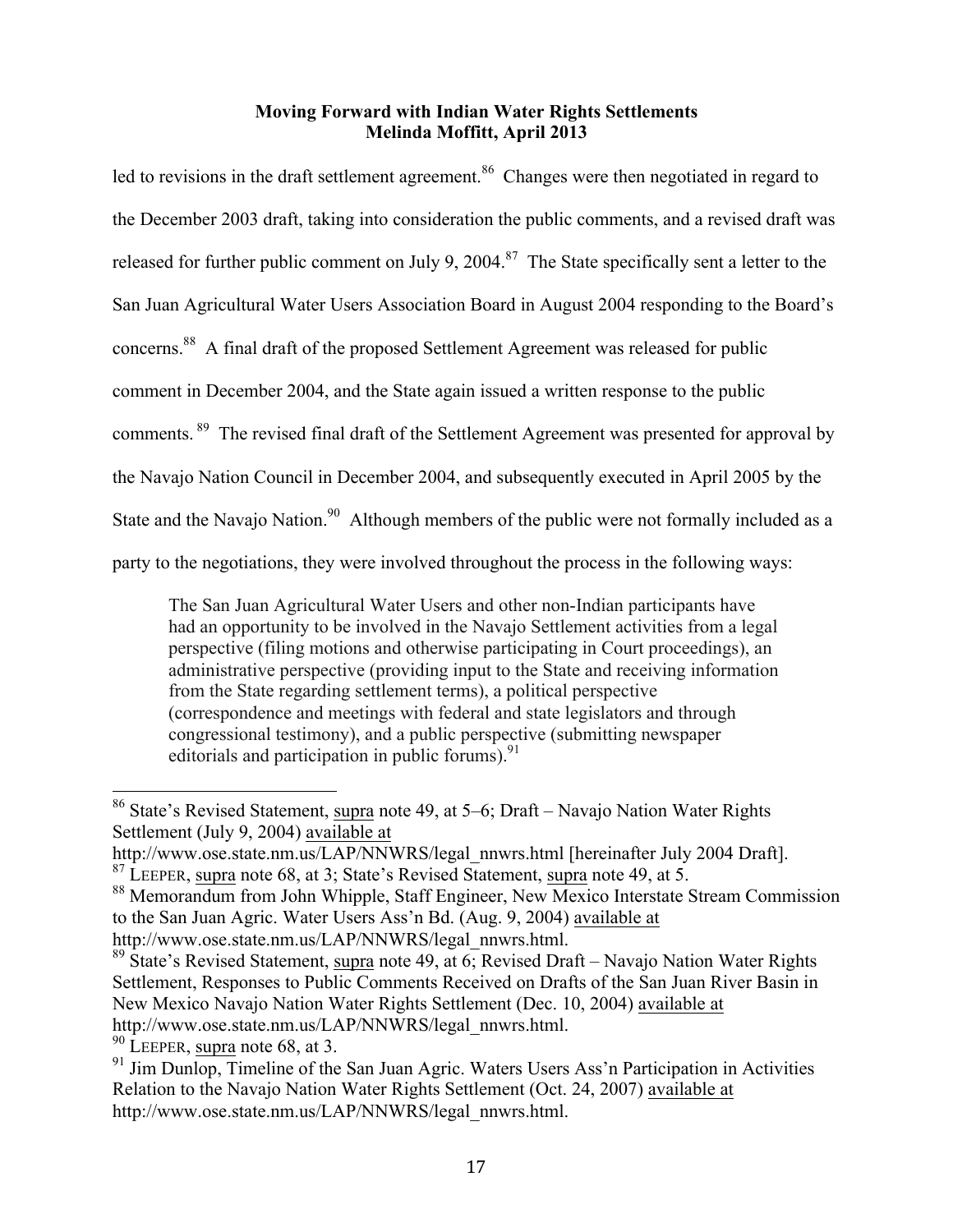Once the Navajo Nation and the State signed the Settlement Agreement, the next step was for Settlement Legislation to be introduced and for Congress to approve the settlement.<sup>92</sup> The Settlement Legislation was introduced in Congress by the New Mexico Congressional delegation in December 2006.<sup>93</sup> "From December 2006 through March 2009, the Settlement Legislation underwent numerous revisions to address a wide variety of legislative concerns raised by stakeholders within and outside of the San Juan River Basin, and within and outside the State of New Mexico."<sup>94</sup> Congress finally approved the Settlement Legislation (P.L. 111-11), and the President of the United States signed it into law on March 30, 2009, nearly 14 years after President Hale extended the invitation to Governor Johnson to begin negotiation discussions.<sup>95</sup> In December 2010, Secretary of the Interior Salazar, New Mexico Governor Richardson, and Navajo Nation President Shirley signed the revised, final Settlement Agreement.<sup>96</sup> The Settlement Agreement includes the following: a partial final decree for entry in the San Juan River stream adjudication setting forth the water rights of the Navajo Nation for waters of the San Juan River in New Mexico; a settlement act from Congress authorizing the Navajo-Gallup Water Supply to secure "wet" water to the Navajo Nation; and a contract to provide the Navajo Nation deliveries under BOR projects.<sup>97</sup>

 <sup>92</sup> LEEPER, supra note 68, at 3; State's Revised Statement, supra note 49, at 6.

 $93$  LEEPER, supra note 68, at 3.

 $94$  Id. at 4.

 $rac{95}{96}$   $\frac{\overline{Id}}{\overline{Id}}$  at 5.

 $97$  Public Comment Sought, supra note 85.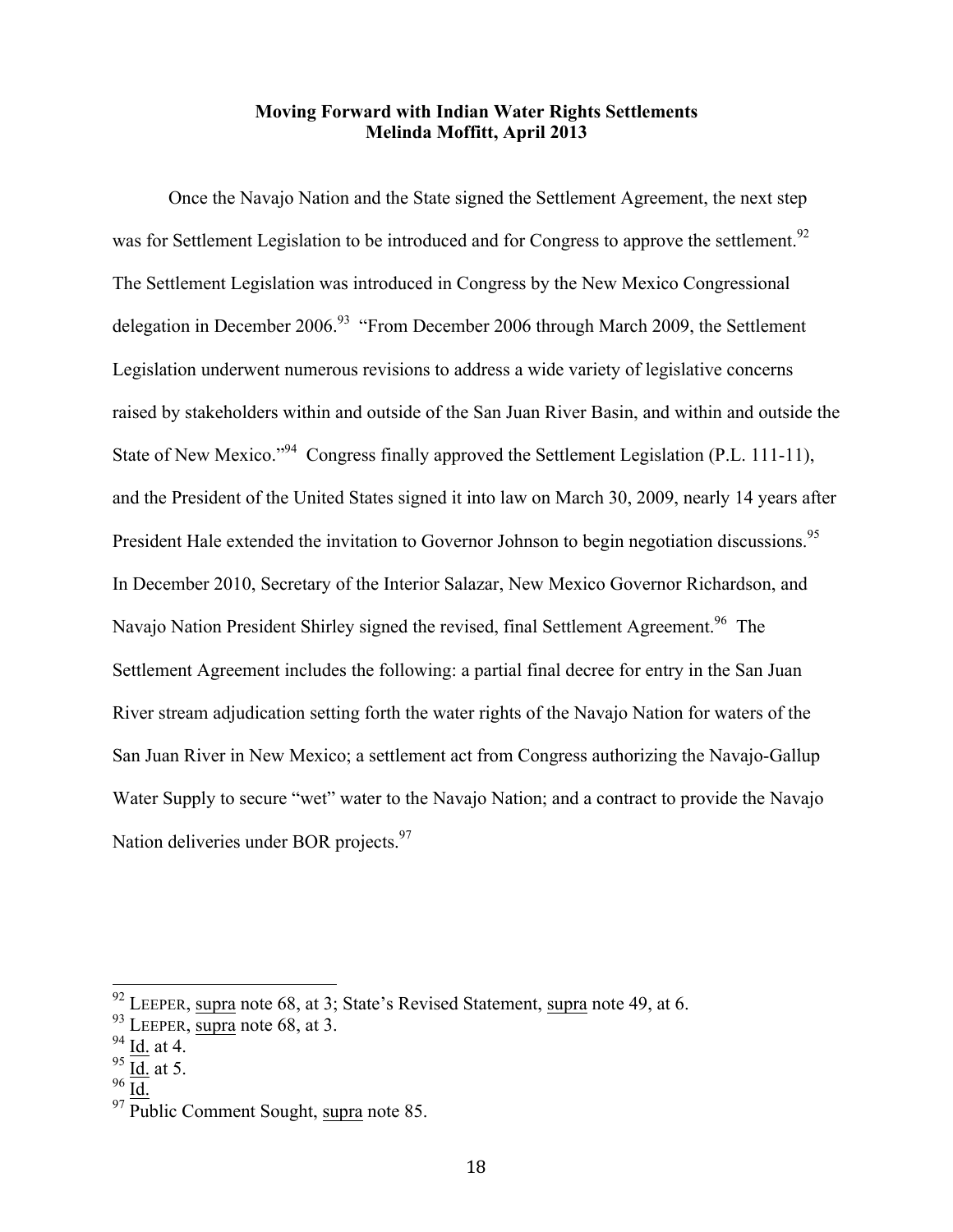Since approval of the Settlement Agreement, a massive amount of work has been completed to implement the Settlement Agreement.<sup>98</sup> "Literally dozens of support agreements involving numerous State, Federal and Tribal agencies have been executed."<sup>99</sup> Because the Navajo Nation's water rights were already subject to court jurisdiction in the San Juan River Basin general stream adjudication, the Settlement Agreement was submitted to the court for approval in January 2011 and is currently pending, due to challenges by other water users, before the Eleventh Judicial District Court of San Juan County, New Mexico.<sup>100</sup>

Overall, the parties to the Settlement Agreement agree that the process was a success. One expert agrees because he feels "[t]he Settlement Agreement was crafted in this real world setting, and it was intended to be responsive to these difficult real world circumstances."<sup>101</sup> The Chairman of the Navajo Nation Water Rights Commission commented that "[t]he settlement agreement opens a new chapter in the relationship between the Navajo Nation and the State of New Mexico. The cooperation and good faith negotiation that enabled us to reach agreement will serve as a model for other states and Indian Nations."<sup>102</sup> Attorney General, Patricia Madrid, remarked, "I applaud this important settlement . . . [it] shows that sovereign nations can work together to achieve a mutually beneficial agreement. There is little doubt that working together with mutual respect is preferable to meeting in court as adversaries.<sup>"103</sup>

#### **VI. Lessons Learned from the Settlement Agreement**

 <sup>98</sup> LEEPER, supra note 68, at 5.

 $99$  Id.

 $\frac{100}{101}$  State's Revised Statement, supra note 49, at 7.<br> $\frac{101}{101}$  LEEPER, supra note 68, at 6.

 $102$  Public Comment Sought, supra note 85.<br> $103$  Id.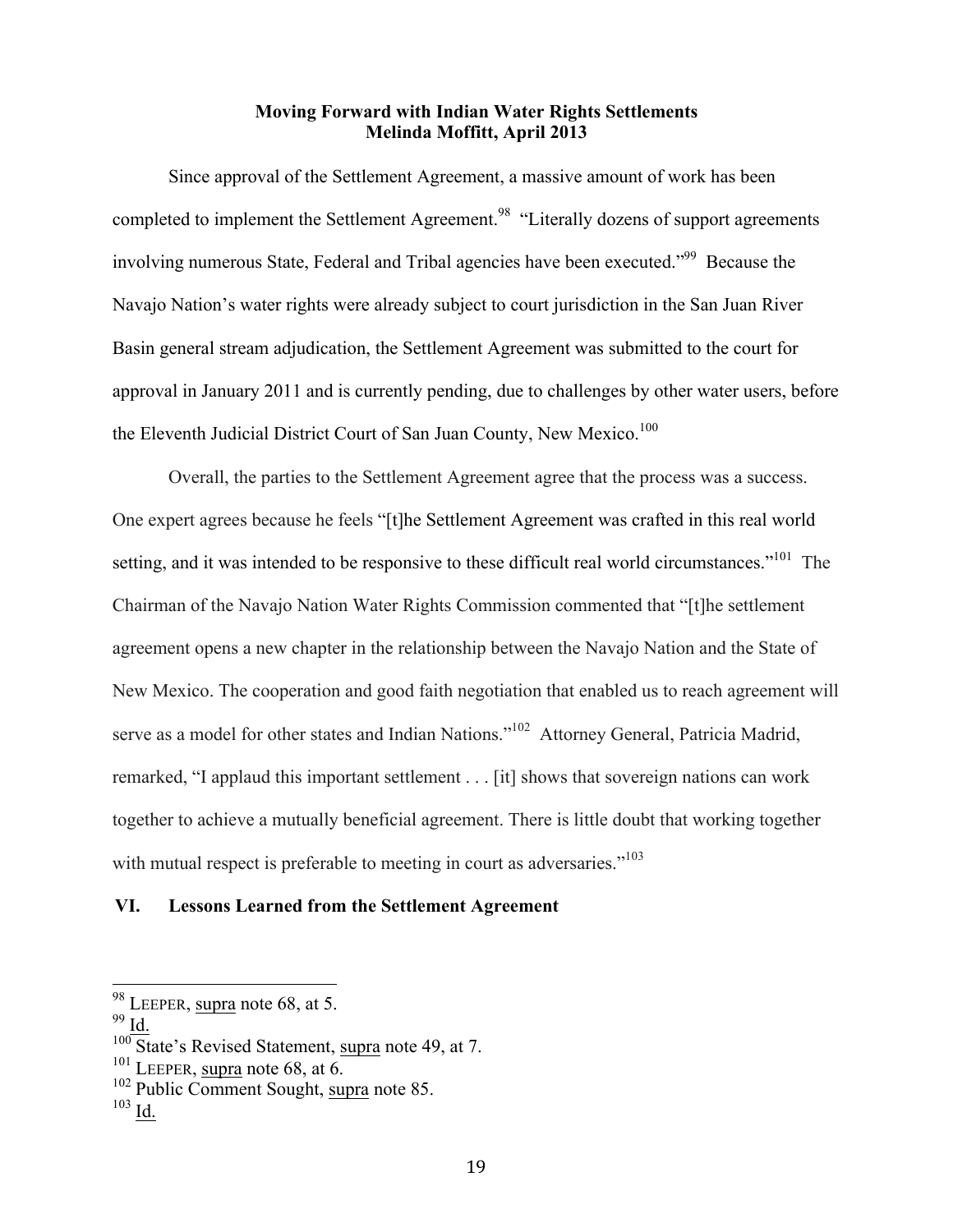Despite the advantages recited above, any settlement agreement involves certain risks.<sup>104</sup> Tribes risk obtaining less water than a court may award them under the *Winters* doctrine in exchange for other benefits which are difficult to quantify.<sup>105</sup> Non-Indian communities that have been using unappropriated tribal water without compensation to the tribes risk losing this statusquo.<sup>106</sup> The state and federal governments risk being asked to provide the money to build costly infrastructure that will allow tribes to use their water rights while continuing to allow existing water users access to water, as well. $107$ 

Additionally, it is difficult for parties, such as these, with such a long history of conflict to sit down at the table and productively negotiate. It takes a substantial amount of time to gain the trust necessary for a successful negotiation, and if the necessary trust is not established then the relationships among the parties may be further harmed. One party to the above-described Settlement Agreement explained that "these negotiations have been very, very difficult. They have also taken quite some time. For the first couple of years, the state and the tribe met several times, and with each meeting there was a better understanding of each other's positions and needs."<sup>108</sup> Fortunately, the parties were able to overcome this obstacle and develop the necessary trust to negotiate an agreement beneficial to both the State and the Navajo Nation.

Clearly, the state and tribe are always necessary parties to Indian water rights settlements; the federal government may also be a necessary party due to its trust responsibility to protect

<sup>&</sup>lt;sup>104</sup> Indian Water Rights Settlements: Hearing Before the H. Comm. on Natural Resources, 110th Cong. (Apr. 16, 2008) (statement of Michael Bogert, Chairman, Working Group on Indian Water Settlements) available at http://www.doi.gov/ocl/hearings/110/IndianWaterRights\_041608.cfm [hereinafter Statement of Michael Bogert].

 $^{105}$  Id.

 $106 \overline{\underline{Id.}}$ 

 $107 \overline{Id}$ .

 $108 \overline{POLLACK}$ , supra note 60, at 143.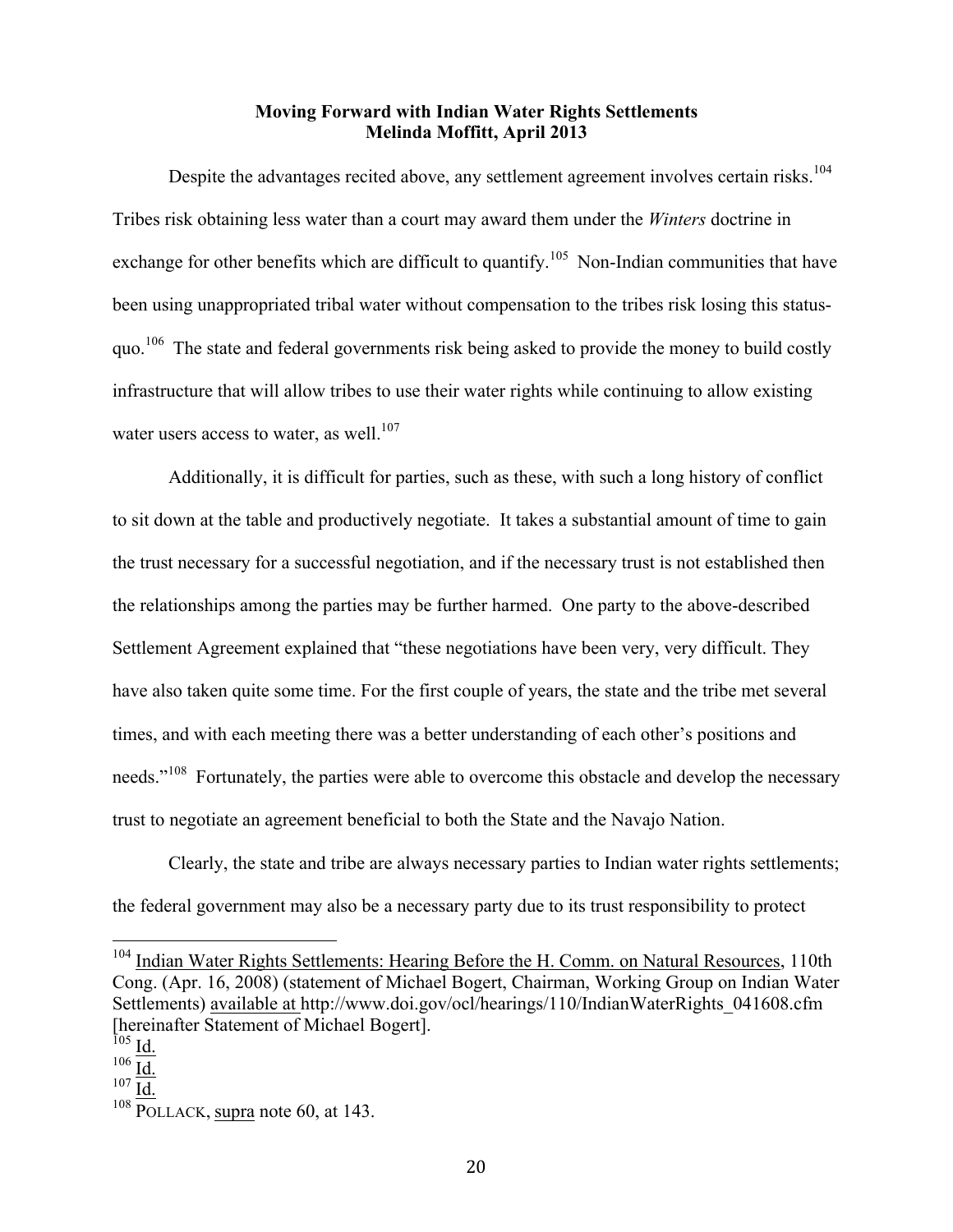Indian resources such as water.<sup>109</sup> When the federal government is included as a party to the negotiations there are specific hurdles to overcome. DOI has published Criteria and Procedures for the Participation of the Federal Government in Negotiations for the Settlement of Indian Water Rights Claims ("Criteria and Procedures").<sup>110</sup> While the Criteria and Procedures state that "[i]t is the policy of this Administration . . . that disputes regarding Indian water rights should be resolved through negotiated settlements rather than litigation," they provide rigid guidelines for participation of the federal government in Indian water rights negotiations.<sup>111</sup> For example:

The total cost of a settlement to all parties should not exceed the value of the existing claims as calculated by the Federal Government.

. . . Settlements should include nonfederal cost-sharing proportionate to the benefits received by the non-Federal parties.

. . . If Department decides to establish a team, the Office of Management and Budget (OMB) and Justice shall be notified, in writing. Justice should generally be a member of any negotiating team.

. . . OMB and Justice will be updated periodically on the status of negotiations.<sup>112</sup>

These Criteria and Procedures add additional processes and parties to the settlement negotiations.

Not only will DOI be part of the negotiations, but OMB and DOJ must also be involved. And

depending on the settlement, other federal entities may also participate, such as BIA, BOR, and

FWS. The more federal departments involved, the longer and more difficult the process may

become because there are more opinions on proposed ideas and more bureaucracy to approve

any proposals. Also, parties outside the federal government are not constrained by the Criteria

<sup>&</sup>lt;sup>109</sup> See Ann R. Klee, Duane Mecham, The Nez Perce Indian Water Right Settlement-Federal Perspective, 42 Idaho L. Rev. 595, 598 (2006) (The federal government is obligated to assert and defend all water right claims that it feels the Indian tribe is entitled to.).

 $110$  55 Fed. Reg. 9,223 (Mar. 12, 1990).

 $^{111}$  Id.

<sup>112</sup>  $\overline{\underline{Id}}$ .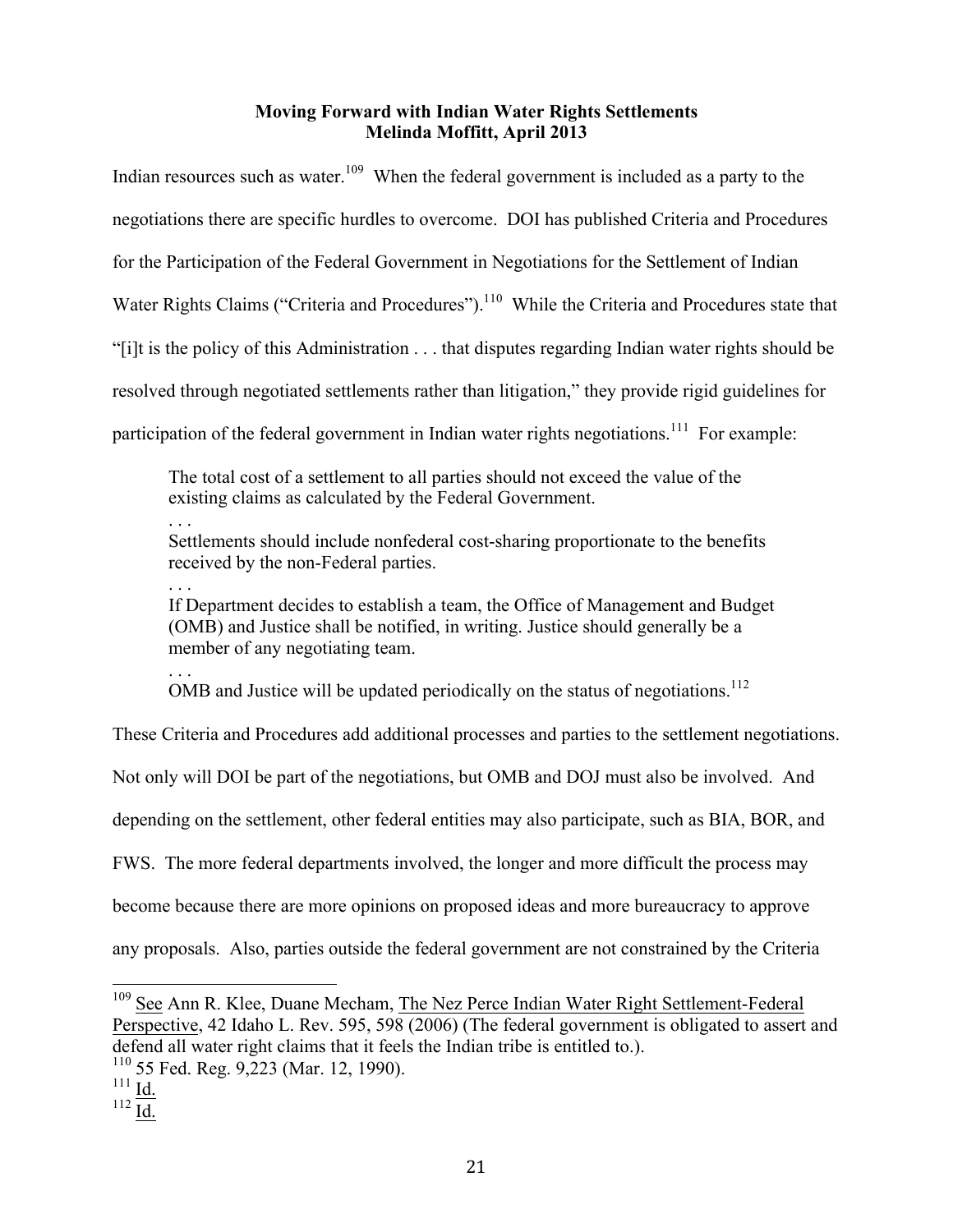and Procedures, for example those requiring that costs of settlement not exceed the value of existing claims, and thus may have greater flexibility in negotiating. "Non-federal parties generally regard these [Criteria and Procedures] as unhelpful tools in promoting settlements, except to the extent they express a general federal policy promoting settlement of Indian water right claims."113 However, the federal government usually provides the means for constructing many projects included in settlements, and it may be difficult for the parties to implement their agreement without the aid of the federal government. In the above-described Settlement Agreement, the federal government agreed to provide substantial funding for the Navajo-Gallup project which would bring much needed domestic water to the people of the Navajo Nation.<sup>114</sup> The Settlement Agreement also provides federal funding to repair non-Indian irrigation ditches in the San Juan River Basin.<sup>115</sup> Neither the Navajo-Gallup project nor such extensive repair of irrigation ditches would have been possible without the participation of the federal government in the settlement negotiations.

There are numerous additional procedural risks. One such risk in the settlement negotiations for the Navajo Nation's water rights was that once the parties reached an agreement, the Settlement Agreement still had to be approved by Congress. "Local commitment to the settlement agreement must be enduring to overcome the many hurdles it is certain to face in Washington, D.C.<sup>"116</sup> Congressional approval can be a long and arduous process. In the end, Congress may decide not to approve the settlement or may approve the settlement but only after

 $113$  Anderson, supra note 17, at 1157.

<sup>&</sup>lt;sup>114</sup> State's Revised Statement, supra note 49, at 22.<br><sup>115</sup> Reasons for Non-Navajo Parties to Support the San Juan River Basin in New Mexico Navajo Nation Water Rights Settlement Agreement 4 (Nov. 5, 2007) available at http://www.ose.state.nm.us/LAP/NNWRS/legal\_nnwrs.html.

 $116$  COLBY ET AL., supra note 54, at 65.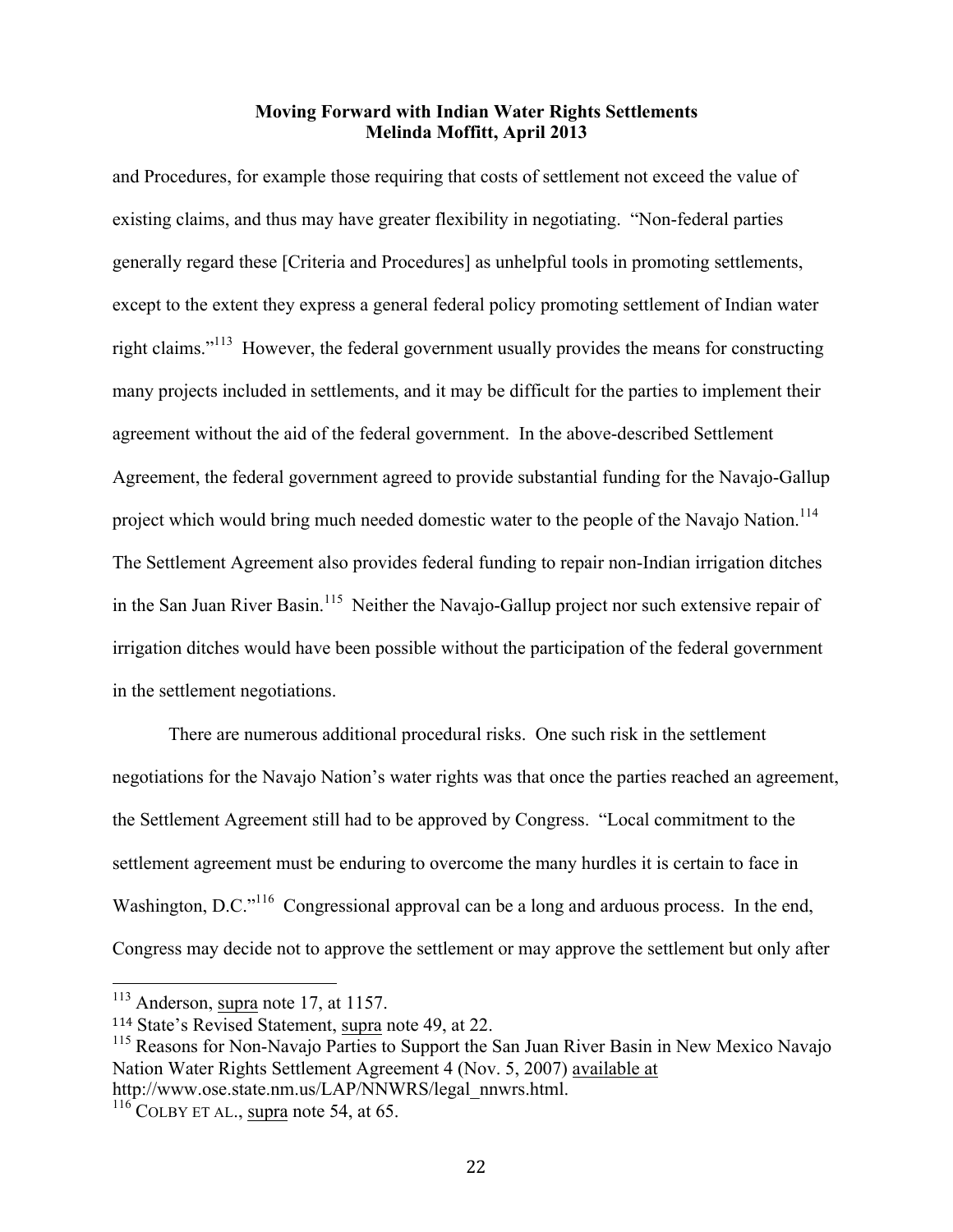making changes to it. This can be extremely frustrating to parties who have worked together for years to reach an agreement. One scholar commented that "[t]his process can be so frustrating that negotiators often resort to humor in trying to describe what it is like to spend months working out an agreement, and then take it to Congress only to have numerous parties tear at it 'like buzzards at a road kill.'"117 In the above-described Settlement Agreement, the New Mexico Congressional delegation introduced the Settlement Legislation in December 2006, but it was not approved until March 2009 after numerous revisions, adding over two years to the settlement process.118

Another risk for the above-described Settlement Agreement was the potential for outside parties to challenge the agreement. Because the Navajo Nation's water rights are a part of the pending general stream adjudication of the San Juan River Basin, the negotiated settlement must be approved by the court before taking effect. Thus, those asserting water rights in the San Juan River Basin general stream adjudication have standing to object to the Settlement Agreement.<sup>119</sup> Such objections may prevent implementation of the Settlement Agreement after many years of negotiation, thus negating the efforts and compromises of the negotiating parties.

In fact, numerous parties not privy to the negotiations have now challenged the Settlement Agreement because they believe it gives the Navajo Nation more water than needed and will jeopardize water availability for non-Indian water users, including farmers and cities.<sup>120</sup>

<sup>&</sup>lt;sup>117</sup> McCool, supra note 34, at 80.

<sup>118</sup> LEEPER, supra note 68, at 3–4.

 $119$  COLBY ET AL., supra note 54, at 77.

<sup>&</sup>lt;sup>120</sup> Jenny Kane, San Juan County water users oppose Navajo Nation in settlement case, The Daily Times Farmington, New Mexico, Feb. 6, 2013, http://www.daily-

times.com/ci\_22537967/san-juan-county-water-users-oppose-navajo-nation; John Fleck, Water tug of war goes on, ABQ Journal, Feb. 10, 2013,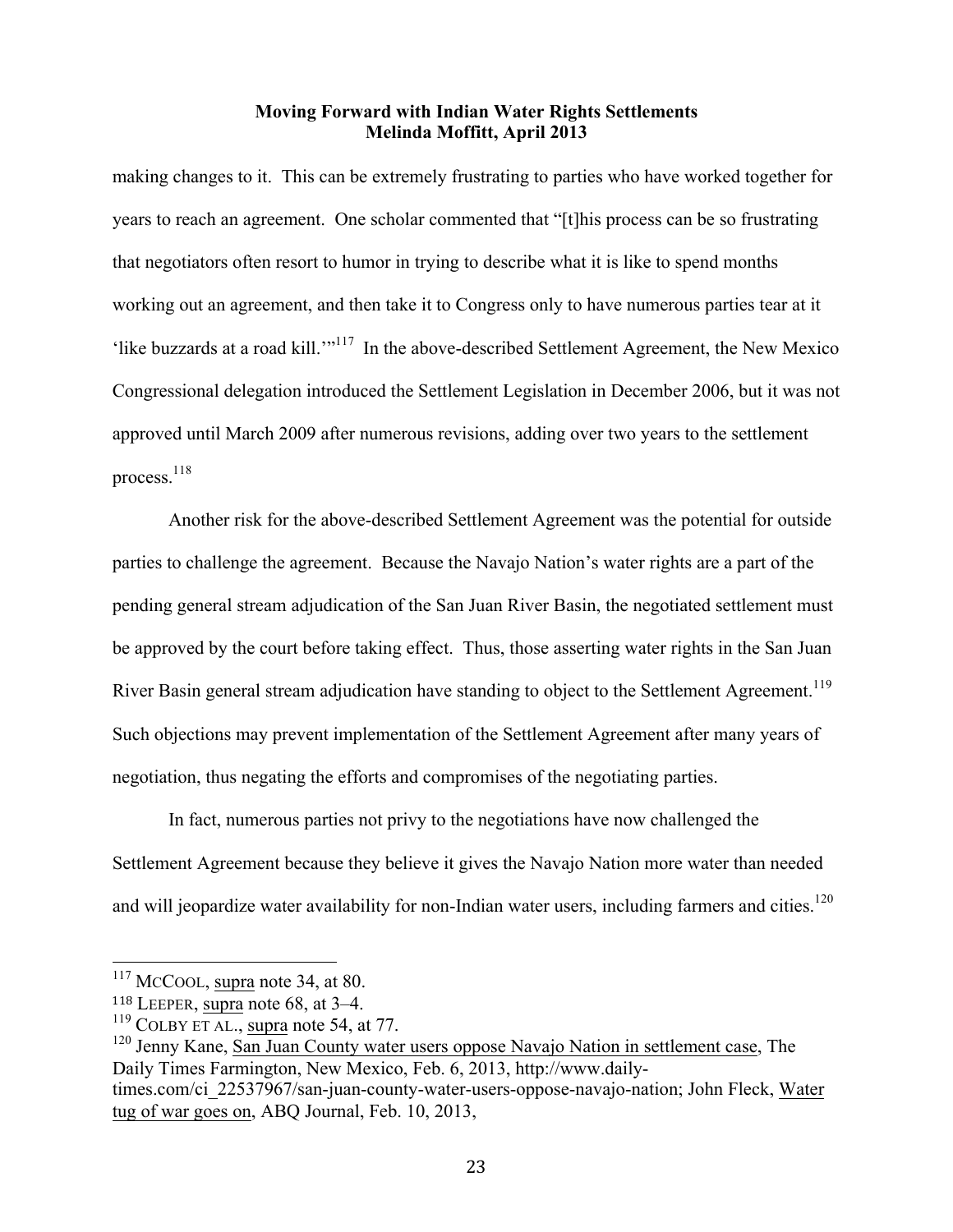At least one of the parties that participated in the negotiations feels that the Settlement Agreement provides much greater protection for the challenging parties' water rights than if the Settlement Agreement fails and the claims are litigated. During negotiations, the settling parties maintained as a principal goal the issue of protecting existing uses of water in the San Juan River Basin.<sup>121</sup> The Settlement Agreement provides certain protections for non-Indian water users without significantly impairing the water rights of the Navajo Nation.<sup>122</sup> Because the Navajo water rights have seniority over most of the other water rights in the San Juan River Basin, in dry years the Navajo Nation would have preference to use water flows over junior irrigators.<sup>123</sup> However, the Settlement Agreement provides that when there is not enough water to satisfy all upstream and downstream water rights, the Navajo Nation will utilize water from the Navajo Reservoir before placing a call on junior water rights.<sup>124</sup>

Additionally, throughout the negotiation process, the State and the Navajo Nation solicited public comments and made changes to the Settlement Agreement in an attempt to eliminate objections, but nonetheless, other holders of water rights in the San Juan River Basin are now challenging the Settlement Agreement. Counsel representing one of the parties to the Settlement Agreement remarked that "many of the parties that received the benefit of these modifications [to the drafts of the Settlement Agreement] are still objecting. In retrospect we should have required written commitments to support the settlement in return for the modifications."

<u> Alexandro de la contrada de la contrada de la contrada de la contrada de la contrada de la contrada de la co</u>

http://www.abqjournal.com/main/2013/02/10/news/water-tug-of-war-goes-on.html; see also Notice of Expedited *Inter Se* Proceeding, supra note 46.<br><sup>121</sup> State's Revised Statement, supra note 49, at 9.

<sup>122</sup> POLLACK, supra note 60, at 145; State's Revised Statement, supra note 49, at 3.

 $123$  POLLACK, supra note 60, at 145.

 $^{124}$  Id.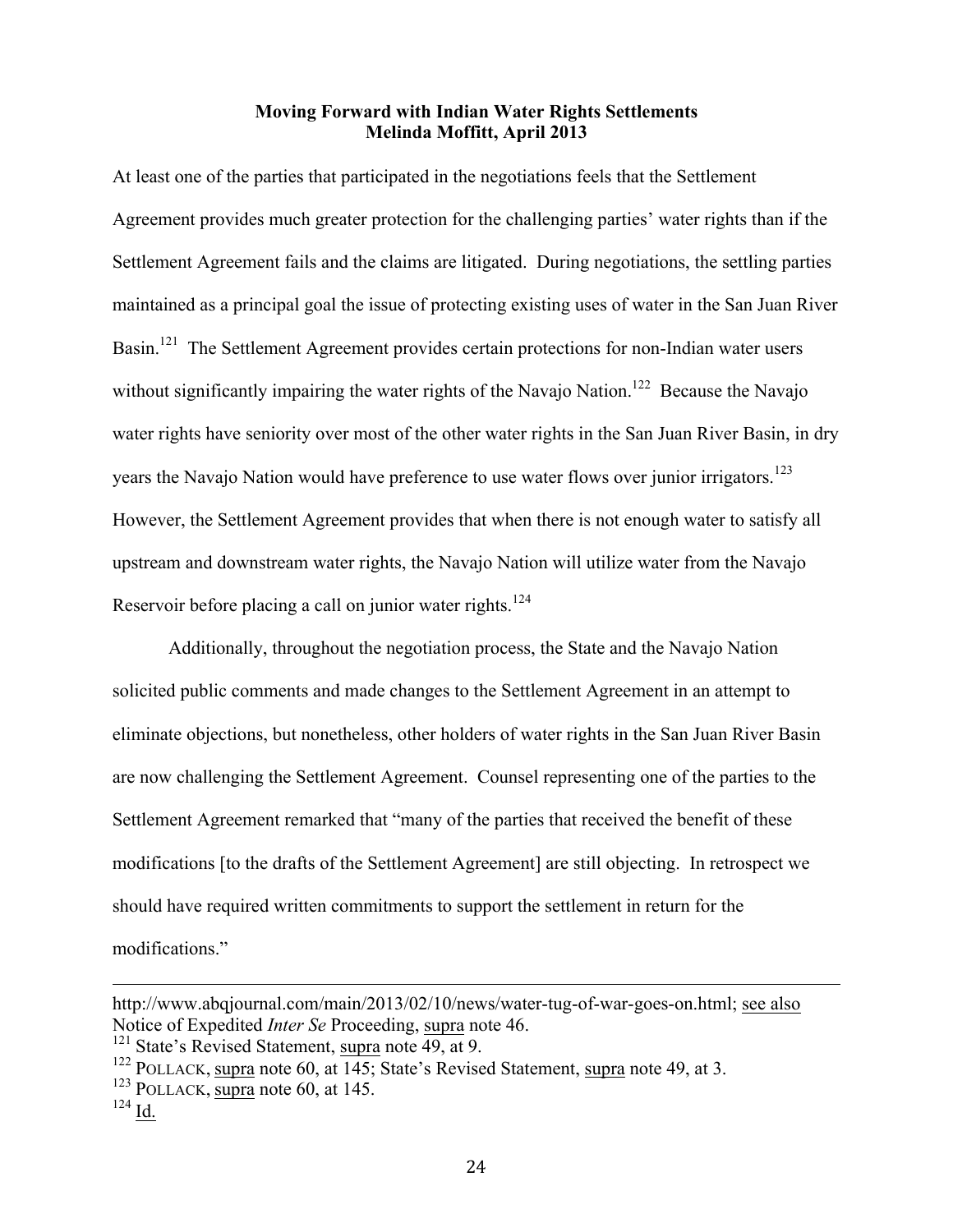It is a tragedy that the State, the Navajo Nation, and the United States government were able to develop sufficient trust and negotiate a settlement of the Navajo Nation's water rights despite decades of distrust, and now the whole process may be for naught because of challenges to the Settlement Agreement. The parties to the agreement likely chose not to include representatives from specific public interests in the negotiations because the State and federal governments, in theory, represent the public's interests and bringing additional parties to the table would have made negotiations more difficult. In addition, the parties to the negotiation were only concerned with settling the Navajo Nation's rights to waters of the San Juan River Basin.<sup>125</sup> The parties were not trying to resolve the rights of all water users in the basin, so they may have felt it was unnecessary to include representatives of other water rights holders. The public, including the water rights holders in the San Juan River Basin, was given numerous opportunities to comment on the proposed settlement before the parties came to a final agreement and submitted the Settlement Agreement to Congress.

One of the primary reasons for negotiating the Settlement Agreement was to resolve the Navajo Nation's water rights without continuing with the litigation process. Challenges to the Settlement Agreement have now placed the parties right back into the litigation process, the general stream adjudication, from which they had purposefully removed the claims, possibly negating the entire settlement process.

The Settlement Agreement successfully addressed many of the underlying reasons that motivated the parties to initiate negotiation discussions. In the beginning, all parties hoped for greater certainty regarding the water rights of the Navajo Nation, which in turn would provide

 $125$  Dec. 2003 Draft, supra note 59.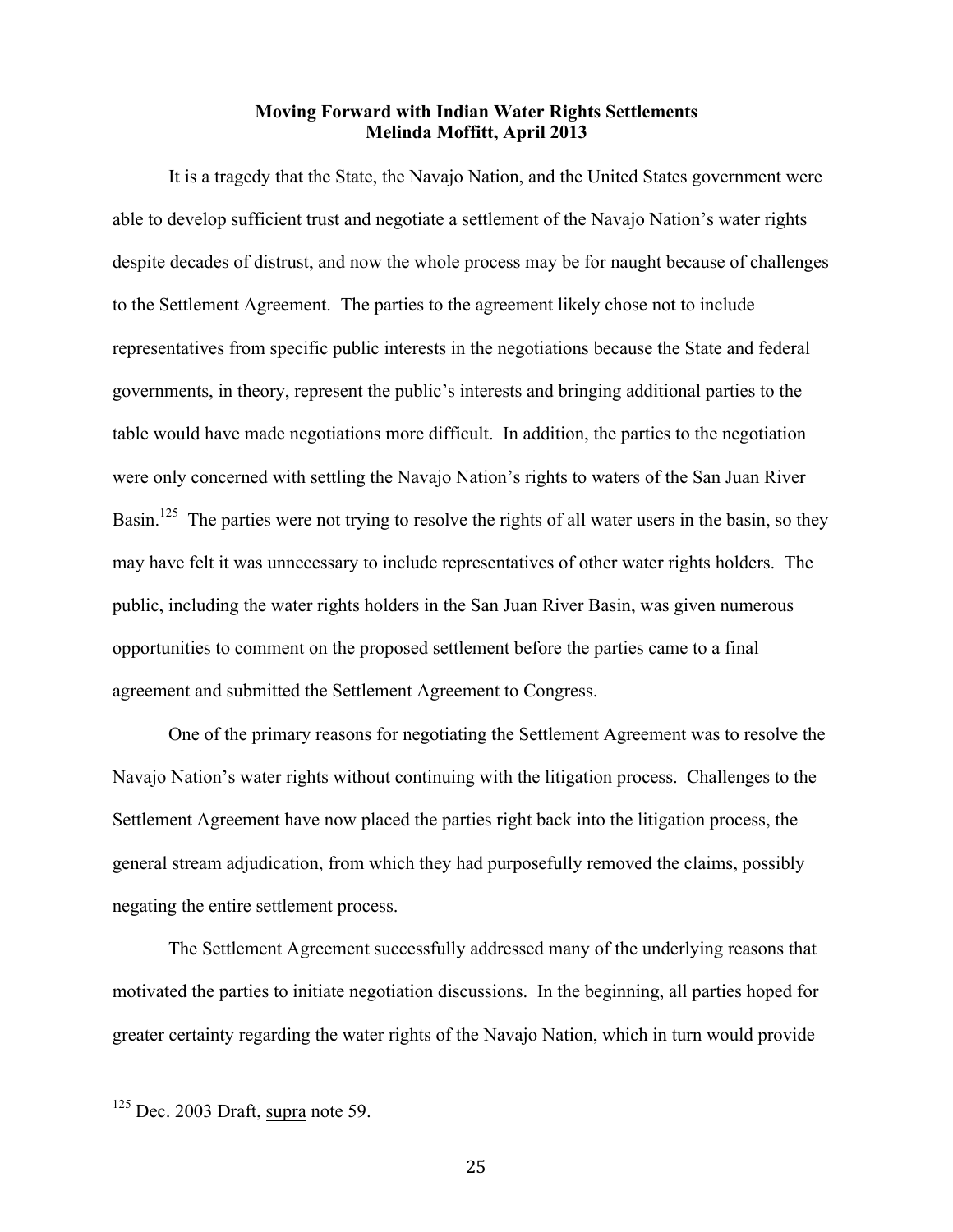certainty to other holders of water rights in the San Juan River Basin. The Settlement Agreement provides this certainty by specifying the total amount of water the Navajo Nation has the right to divert and use, and assigns a priority date to the water rights associated with each project included in the Settlement Agreement.<sup>126</sup> Without the Settlement Agreement, the Navajo Nation's water rights will remain a cloud of uncertainty over all water rights in the San Juan River Basin until finally adjudicated by the court, which "is a crapshoot for all the parties."<sup>127</sup> No one can predict how much or little water the court may award the Navajo Nation or how long the litigation may continue.

The Settlement Agreement also provides for the necessary infrastructure to deliver "wet" water rights to the Navajo Nation through multiple water projects funded in large part by Congressional appropriations.<sup>128</sup> The negotiation process allowed for the parties to be directly involved in crafting a flexible solution to provide the Navajo Nation with water while also protecting existing water users. Because the Settlement Agreement addresses the main concerns of each of the parties to the negotiation and resulted in a practical solution for providing water rights to the Navajo Nation in a way that was satisfactory to the parties, the negotiation was a success.

### **VII. Going Forward**

<sup>&</sup>lt;sup>126</sup> Detailed Summary of Navajo Water Rights to be Adjudicated by the Proposed Navajo Settlement Decrees 1–2 (May 1, 2011) available at

http://www.ose.state.nm.us/LAP/NNWRS/legal\_nnwrs.html.

 $127$  POLLACK, supra note 60, at 145.

 $128$  State's Revised Statement, supra note 49, at 6–7; Detailed Summary of Navajo Water Rights, supra note 126, at Appendix A.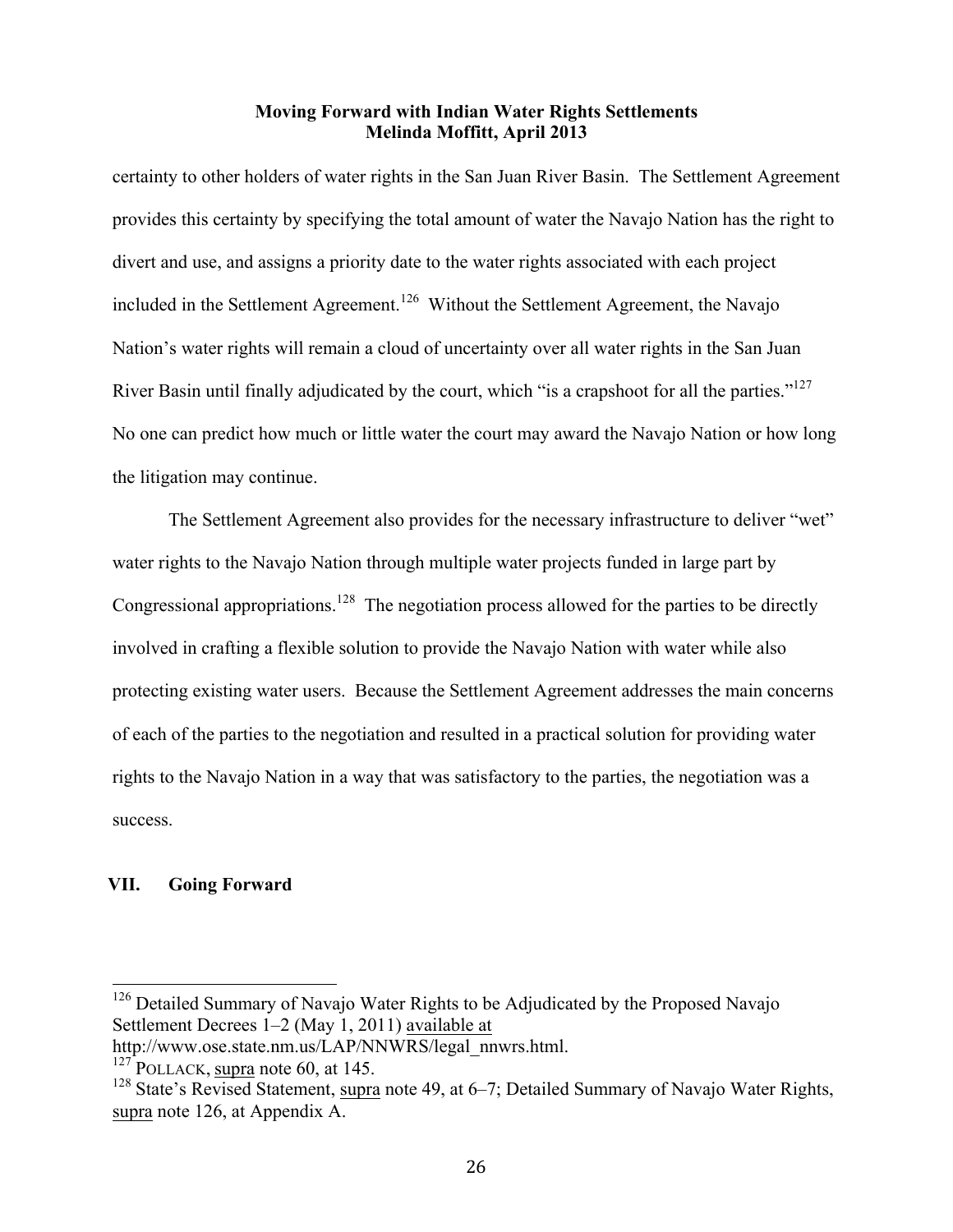Indian water rights settlements have become the preferred alternative for resolving tribal water rights. Congress has already enacted at least 27 Indian water rights settlements, and tribes have concluded a few additional settlements without congressional approval.<sup>129</sup> Michael Bogert, Chairman of the Working Group on Indian Water Settlements for the DOI, stated, "My experience shows that instead of being a threatening Sword of Damocles hanging over State water rights regimes, Indian water rights can serve as a needed spur towards cooperation. Indian water rights negotiations have the potential to resolve long-simmering tensions and bring neighboring communities together to face a common future."<sup>130</sup>

But successful negotiations do not happen merely out of a desire to resolve a water rights conflict. Looking back on the negotiation process of the above-described Settlement Agreement, there are numerous lessons that can be applied to future negotiations. To begin with, it is vital that both the affected tribe and state are party to the negotiations. The federal government will most likely also need to be included, because they generally provide a large portion of the money for infrastructure to deliver water to the tribe and because the federal government owes a trust responsibility to the tribe to protect water resources. Additionally, it is critical to involve the public in a meaningful way in the negotiation process to limit the possibility of outside parties challenging the agreement once it is submitted to the court for final approval. Litigation and negotiated settlements are the only options for quantifying Indian water rights. Thus, the parties should all be willing to negotiate because of the uncertainty that hangs over the water rights of a river basin when Indian water rights are left unresolved, unless a party sees litigation as a better alternative for furthering their objectives.

 <sup>129</sup> COHEN'S HANDBOOK, supra note 35, at 3 n.48 and n.49.

<sup>&</sup>lt;sup>130</sup> Statement of Michael Bogert, supra note 104.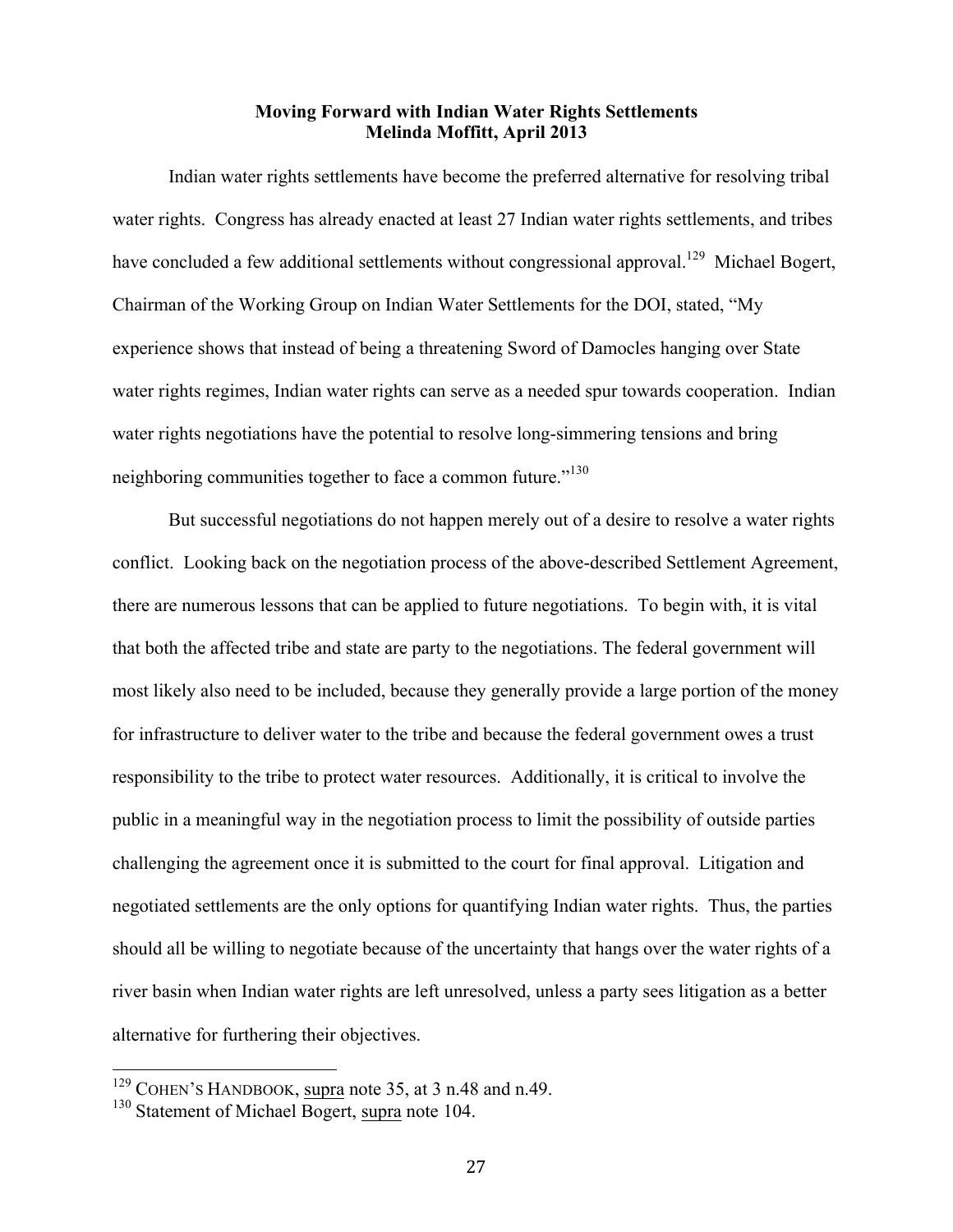Meaningful involvement of the public means including a party who can represent the interests of water rights holders in the relevant river basin in the actual negotiation discussions. In the above Settlement Agreement, it was not enough simply to allow the public opportunities to comment on the drafts throughout the negotiation process and to hold public meetings, because in the end the other water rights holders still challenged the Settlement Agreement. In addition to including the affected water rights holders in the negotiation discussions, the parties should be prepared to spend a substantial amount of time and energy in garnering support of the agreement from the general public so as to limit the likelihood of post-negotiation challenges.<sup>131</sup>

Generally, either the state or the tribe will convene the negotiations. Because there is a long history of distrust between most tribes and the federal and state governments, a facilitator is valuable in keeping the negotiation discussions moving forward. It may also be helpful for the parties to execute a formal memorandum of agreement, as the State and Navajo Nation did, outlining the procedures to be followed in the negotiation discussions, including ground rules. Parties must be willing to let go of deeply-help positions for successful negotiation discussions to take place. "Focusing on inflexible, immediate and often deeply held positions reduces creativity and restricts the exploration of possible solutions to conflict."132 This can be illustrated by Navajo Nation President Hale's suggestion in a letter to Governor Johnson that "productive discussions can best proceed if claims by the Navajo Nation to 'every drop of water'

<sup>&</sup>lt;sup>131</sup> LESSONS FROM NINE MILE CANYON: ACHIEVING CONSENSUS OVER ENERGY DEVELOPMENT ON THE PUBLIC LANDS, 57 RMMLF-INST 3-1 (2011), 3-23.

<sup>&</sup>lt;sup>132</sup> ANTONIA ENGEL AND BENDIKT KORF, NEGOTIATION AND MEDIATION TECHNIQUES FOR NATURAL RESOURCE MANAGEMENT 115 (Food and Agricultural Organization of the United Nations 2005).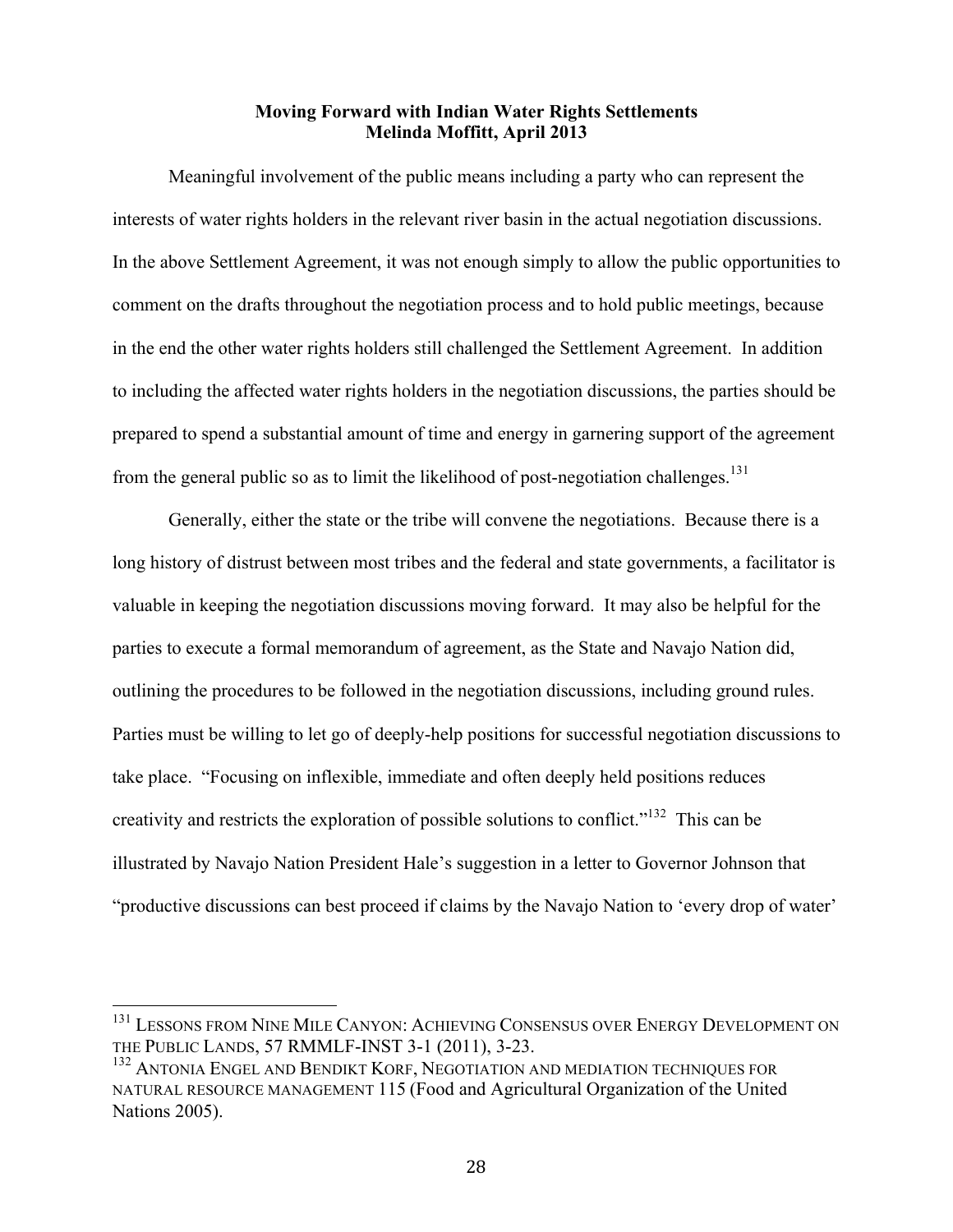in the river and claims by the State of New Mexico that Navajo rights have already been quantified are not brought to the negotiation table."<sup>133</sup>

Negotiations may become unwieldy if the parties try to negotiate all water rights in a river basin. It is best to only focus on defining the affected tribe's water rights, which will then remove uncertainty regarding the water rights of other water users in the river basin. The main goal of negotiations is to actually quantify the tribe's water rights, but other aspects of the water right should also be negotiated, such as whether the tribe may market their water rights, whether to include claims to water by allottees (those with private land holdings within the reservation boundaries), use of groundwater, and use of tribal water for other beneficial uses besides irrigation. The parties will also need to be sure to include necessary infrastructure to deliver the water to the tribe as part of the agreement, as well as determining the priority date of the water rights.

Consensus should be the rule of decision-making. "Consensus protects the rights of all participants and assures that none will be forced into an agreement simply by majority rule."<sup>134</sup> The goal of negotiation is not just to get all parties to sign the agreement; but also to define a solution that can be implemented through the negotiated agreement.<sup>135</sup> Thus, during the negotiation process the potential problems of implementation must be addressed.<sup>136</sup> "The legality of measures agreed to, sources of funding, political ratification processes, identification of agencies responsible for carrying out the terms of the agreement and . . . specification of the

 $\frac{136}{\underline{\text{Id.}}}$ 

 $133$  Letter from Pres. Hale, supra note 56.  $134$  John A. Folk-Williams, The Use of Negotiated Agreements to Resolve Water Disputes Involving Indian Rights, 28 Nat. Resources J. 63, 74 (1988).

 $\overline{\frac{135}{135}}$  Id.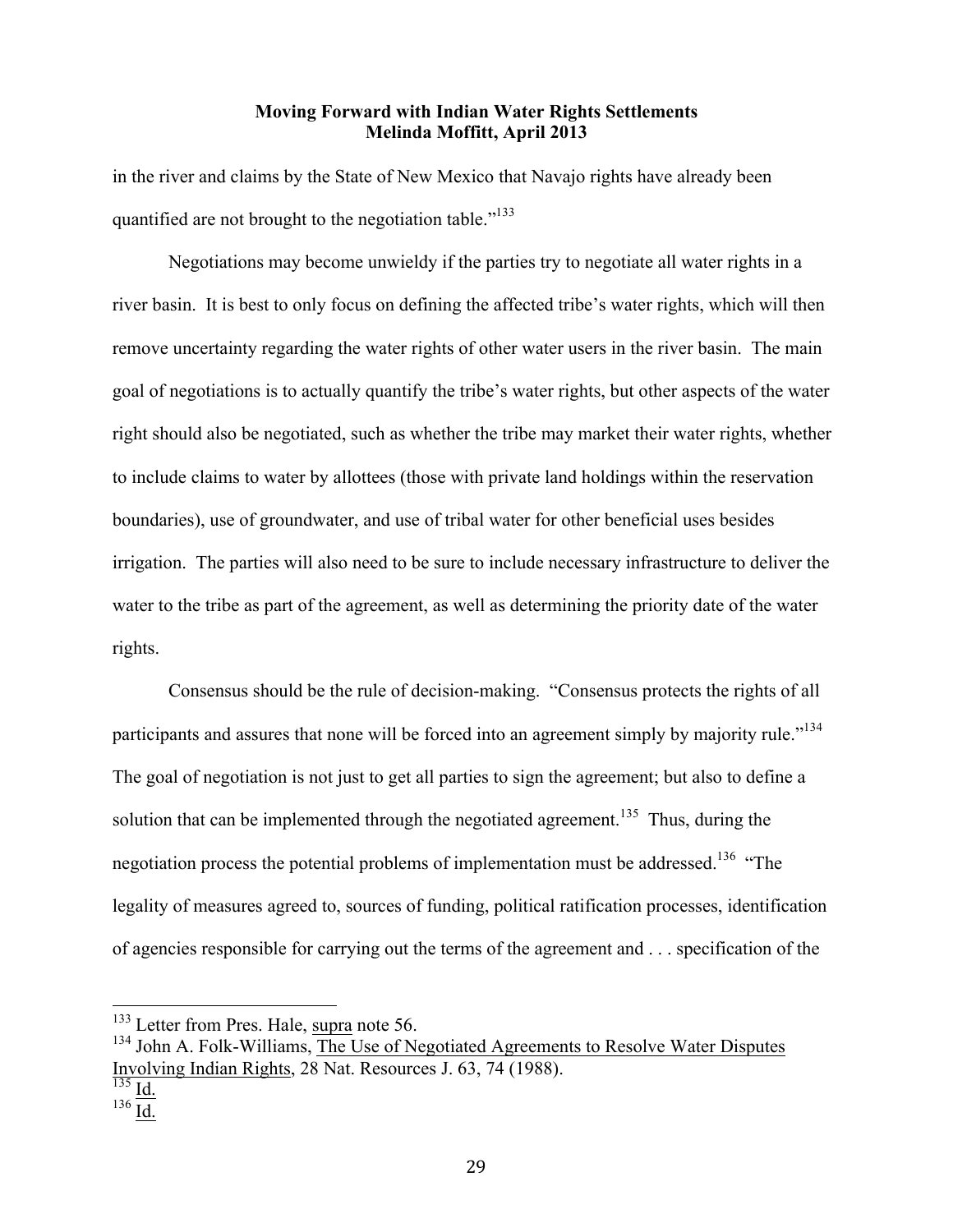sources and availability of water must all be considered if future problems and related disputes are not to haunt the settlement."<sup>137</sup>

Because settlement agreements are only subject to court approval if the water rights are already subject to court jurisdiction, it may be beneficial to negotiate an agreement between the State and the tribe before a general stream adjudication has been filed. Although litigation oftentimes motivates parties to begin the negotiation process, it is not necessary or even the best decision to wait until a general stream adjudication has been filed to begin the process. Education, especially for members of the public, on the validity of tribal claims to water rights likely will be necessary to motivate parties to negotiate before the threat of litigation. Parties who negotiate outside of the adjudication proceedings may have greater flexibility because any agreement they negotiate will not have to be approved by a court, which should provide additional motivation to negotiate before a general stream adjudication has been filed.

States and tribes will also want to consider whether to petition Congress to enact their settlement into law. The advantage to involving Congress is that Congress can provide money appropriations for needed infrastructure and other projects that may be included in a water rights settlement. But, on the other hand, Congressional approval requires additional time and resources, and Congress may choose to change provisions of the settlement that the parties worked long and hard to come to agreement on. If the parties decide they want Congressional approval, then it would be beneficial to meet with a representative from Congress regularly during the negotiation discussions so that someone will be prepared to champion the settlement through Congress when the time comes.